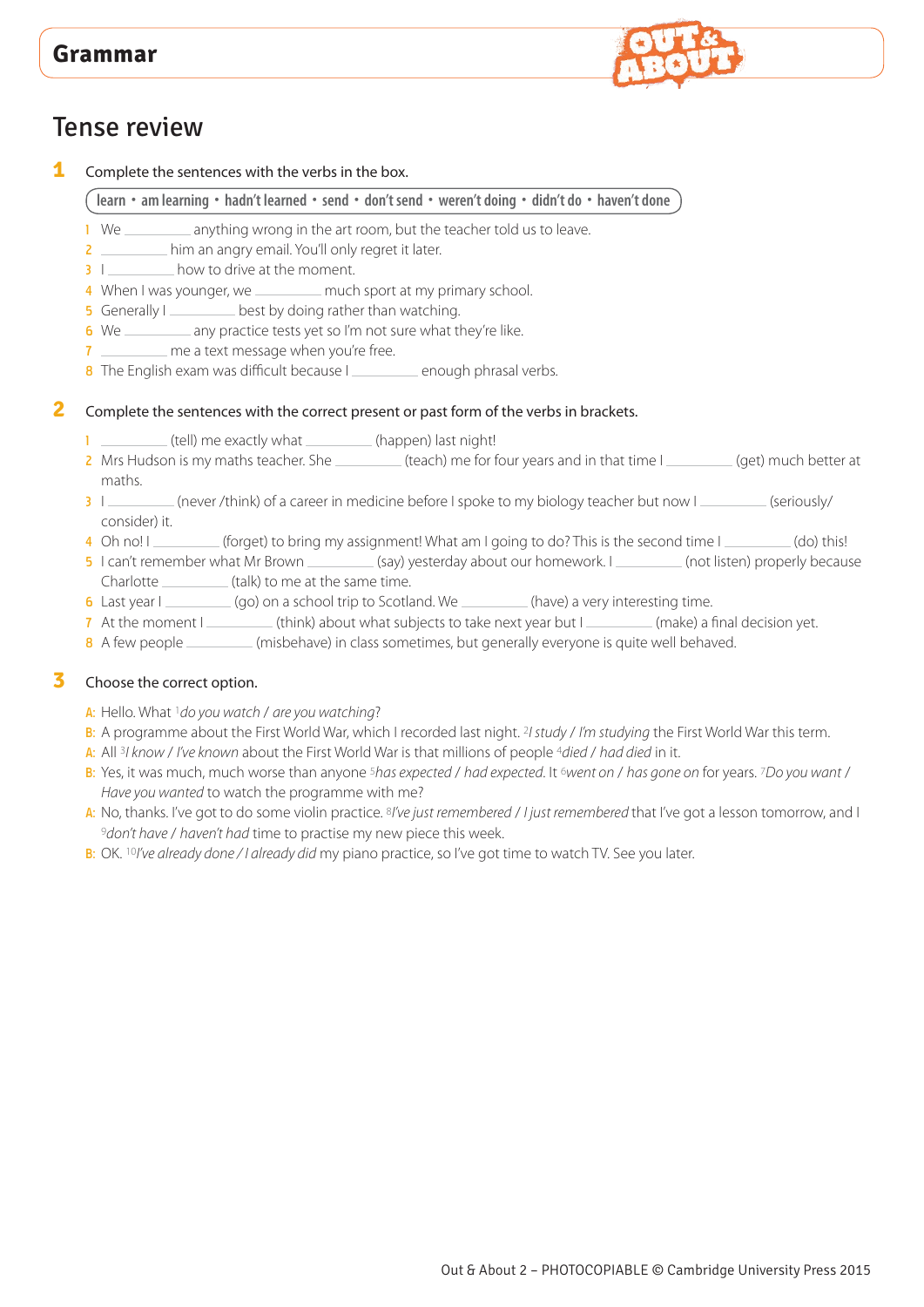

**4** Find examples of tenses used for the future in the text and match them with the names and functions below.

#### Hi Laura

بالال

I'm just writing to tell you that I'm going away tomorrow on a school trip to Wales. I'm very excited about it! We leave at 7.30 a.m. and we come back on Wednesday at 10.30 p.m. We're going to be camping at a big outdoor activity centre, in big tents. I'm sharing a tent with Ella, Mel, Samira, Lucy and Amy, and they all love to talk! We'll be talking every night until four or five, I'm sure! I don't think anyone will get much sleep! At the activity centre there are lots of things you can do and I'm going to try surfing. I think it will be lots of fun! By the time I next see you, I'll have learned how to surf, I hope, so we can go surfing together next summer!

Love,

Beth

- 1 present simple for a future event that is scheduled as part of a timetable
- 2 present continuous + a future time reference for an arrangement or a definite plan
- 3 *going to* for a future intention
- 4 *will* + infinitive for a prediction based on the writer's opinion
- 5 future continuous for an action in progress at a future point in time
- 6 future perfect for something that will be finished by a future point in time

#### **5** Choose the correct option.

- 1 My cousins *come* / *are coming* to stay this weekend.
- 2 I don't think anyone *minds* / *will mind* if we leave early tomorrow.
- 3 Could you meet me at the bus station on Wednesday? My bus *arrives* / *will arrive* at six.
- 4 This time next week *we're doing* / *we'll be doing* our chemistry exam!
- 5 I've decided that my next art project *is going to be* / *is* on Picasso.
- 6 By the time we perform next Friday, *we'll practise* / *we'll have practised* this piece hundreds of times.
- 7 I'm sure *you'll be getting* / *you'll get* a good grade in your music exam.
- 8 *I'm going to buy* / *I'll buy* Isabel a book about cats for her birthday because she's crazy about them.
- 9 We can't go away in May. *We'll be revising* / *We revise* for our exams then.
- 10 This time tomorrow *I give / I'll have given* my presentation and I'll be able to relax!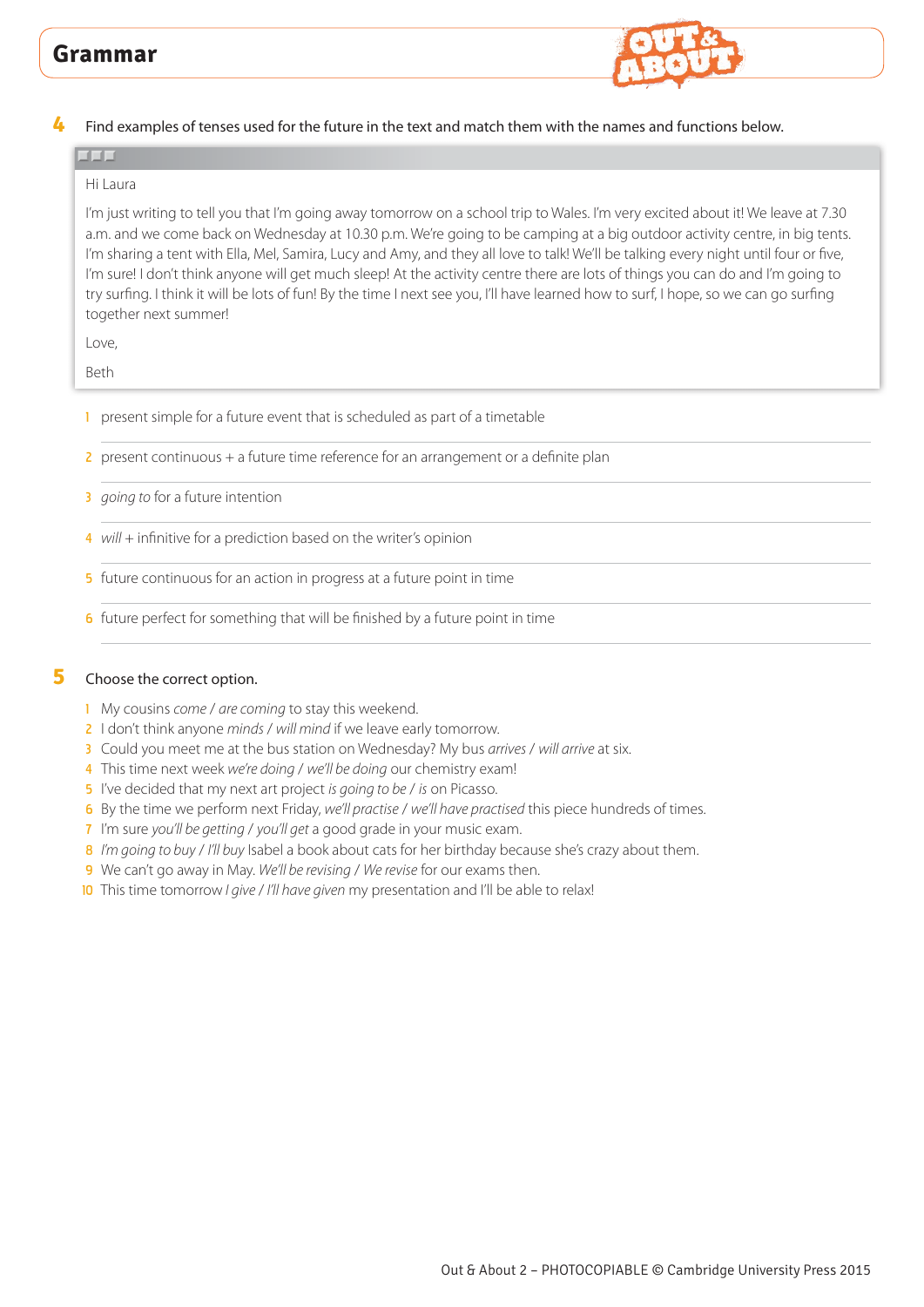

**6** Correct the incorrect verb forms in the sentences. Two are correct.

- 1 I lend you my copy of European Modern History if you can't find one in the library.
- 2 Everyone says Barcelona is fantastic so I think you're having a wonderful time there next year.
- 3 I can't meet you on Saturday, I'm afraid. My parents will take me to the theatre then.
- 4 We will do most of our exams by the end of next week.
- 5 I'm quite tired this evening so I'll probably just watch some TV and then go to bed early.
- 6 Joe will work in a hospital over the summer to gain some work experience.
- 7 I don't know what to have for lunch. Oh those sandwiches look nice. I'll be having one of those.
- 8 We will be filming another school in the autumn for our TV series Educating ....
- 9 The summer term's going to start on 12th April.
- 10 I haven't done any revision so I'm not doing very well in the exam tomorrow.

#### **7** Complete the text with the correct present, past or future form of the verbs in brackets. Sometimes there is more than one possible answer.

I<sup>1</sup> (want) to be a vet ever since I was little. I<sup>2</sup> (not have) any brothers or sisters and so I<sup>3</sup> (do) everything with my dog, Goldie, when  $14$  (grow up). Goldie was my best friend! These days we <sup>5</sup> (have) another dog, Sparkle, a cat, two rabbits and two budgerigars, and  $1<sup>6</sup>$  (look) after them all. At the moment the cat isn't well, so I7\_\_\_\_\_\_\_\_(let) her sleep in my room so I can take care of her. When I 8 (wake) up this morning she 9 (sleep) on my bed and she 10 (look) very happy! Next month I 11\_\_\_\_\_\_\_\_\_\_\_(start) working on a farm one day a week. I <sup>12</sup>\_\_\_\_\_\_\_\_\_\_\_(work) with cows, sheep and horses and I hope that I<sup>13</sup> (gain) some useful experience with farm animals by the time I go to university.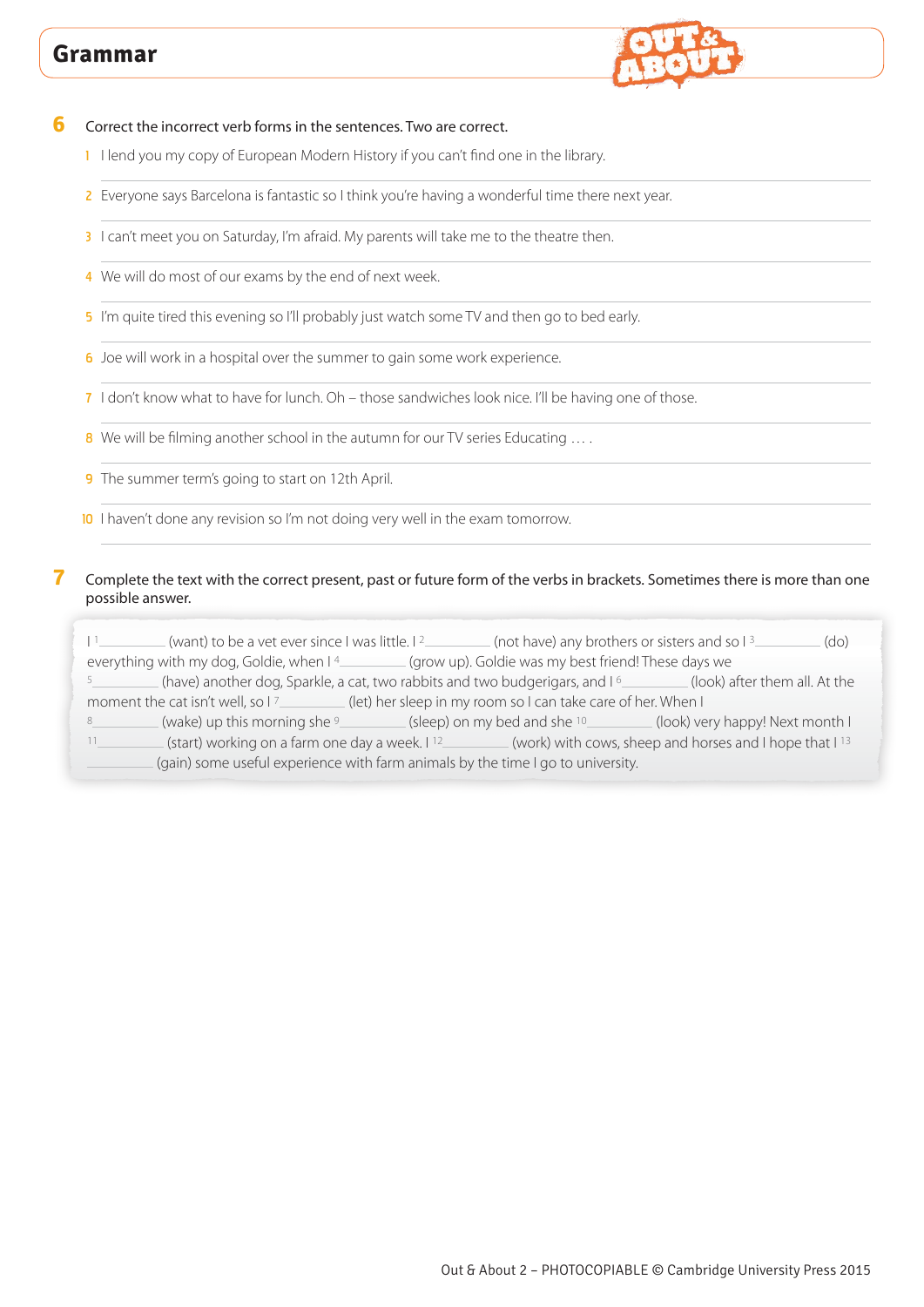

# Used to and would

#### **1** Change the past simple into *would* in the text where possible.

When I was 12, I joined a basketball team in my home town. We were supposed to wear our team's kit, but we waited and waited, week after week and the kits never arrived so we wore a green t'shirt and a pair of shorts of any colour. We didn't mind what colour they were but I always wore a purple and orange pair! We trained every Monday and Wednesday for an hour and a half. We got really tired after those training sessions. There were 15 of us on the team and we played matches every Saturday. Would you believe, we never won one match? We lost every single match we ever played on a Saturday. Did we mind? No, we enjoyed playing together and working as a team so much that it didn't matter. The following year, when I was 13, things changed radically – we finally got our kits – which we wore with pride! Suddenly, we started winning. We told each other it was because we finally had our lucky kits!

#### **2** Complete the sentences with the correct form of *used to* and the verb in brackets.

- 1 |  $\Box$  a PSP, but I sold it for 20 euros! (have)
- 2 My best friend \_\_\_\_\_\_\_\_\_\_\_\_\_\_\_\_\_\_\_\_ a Chelsea supporter now he's seen sense and supports Liverpool, like me! (be)
- 3 **tennis when you were at school?** (you, play)
- 4 I \_\_\_\_\_\_\_\_\_\_\_\_\_\_\_\_\_ that TV series but now I'm hooked! (not enjoy)

5 to that posh school on the corner? (your sister, go)

- 6 When my brother lived in France, he French very well. (speak)
- 7 My grandma \_\_\_\_\_\_\_\_\_\_\_\_\_\_\_\_\_\_\_\_\_broccoli but now she loves it! (not like)
- 8 My mum says that in the past, people \_\_\_\_\_\_\_\_\_\_\_\_\_\_\_\_\_\_\_\_ about the future, like we do today. (not worry)
- 
- 9 Did your as an actor or a writer? (dad, work)  $\equiv$  in the same street as us, but then they moved house. (live)
- 11 My mum a lovely old sports car but now she has a sensible seven-seater! (have)
- 12 People \_\_\_\_\_\_\_\_\_\_\_\_\_\_\_\_\_\_\_\_\_\_\_\_that the world was round! (not believe)

**3** Compare what Lucy did ten years ago with what she does today. Use *used to* / *didn't use to* and *would* / *wouldn't*.

### **Ten years ago Today** She got up at 10 o'clock. She gets up at 6.30. She was a student at university. She works in public relations in a multi-national company. She lived in London. She lives in Manchester. She wrote letters to her friends. She contacts her friends through social media networks. She wore jeans and a t'shirt every day. She wears smart clothes. She went to bed late every day. She goes to bed early! She didn't have any children She has three children. She never went on holiday. She goes on holiday three times a year.

| <u> 1986 - Jan Alexander de Carlos de Carlos de Carlos de Carlos de Carlos de Carlos de Carlos de Carlos de Carlos </u>                                                                                                                   |
|-------------------------------------------------------------------------------------------------------------------------------------------------------------------------------------------------------------------------------------------|
| $\mathbf{Z}$ and $\mathbf{Z}$ are the set of the set of the set of the set of the set of the set of the set of the set of the set of the set of the set of the set of the set of the set of the set of the set of the set of the set      |
| $\overline{3}$ , and the contract of the contract of the contract of the contract of the contract of the contract of the contract of the contract of the contract of the contract of the contract of the contract of the contract o       |
| 4 and 2008 and 2008 and 2008 and 2008 and 2008 and 2008 and 2008 and 2008 and 2008 and 2008 and 2008 and                                                                                                                                  |
| 5 December 2014 19:00:00 PM and the Company of the Company of the Company of the Company of the Company of the                                                                                                                            |
| $\overline{\mathbf{6}}$ , and the contract of the contract of the contract of the contract of the contract of the contract of the contract of the contract of the contract of the contract of the contract of the contract of the contrac |
|                                                                                                                                                                                                                                           |
|                                                                                                                                                                                                                                           |
| <u> 1989 - Johann Stein, marwolaethau (b. 1989)</u>                                                                                                                                                                                       |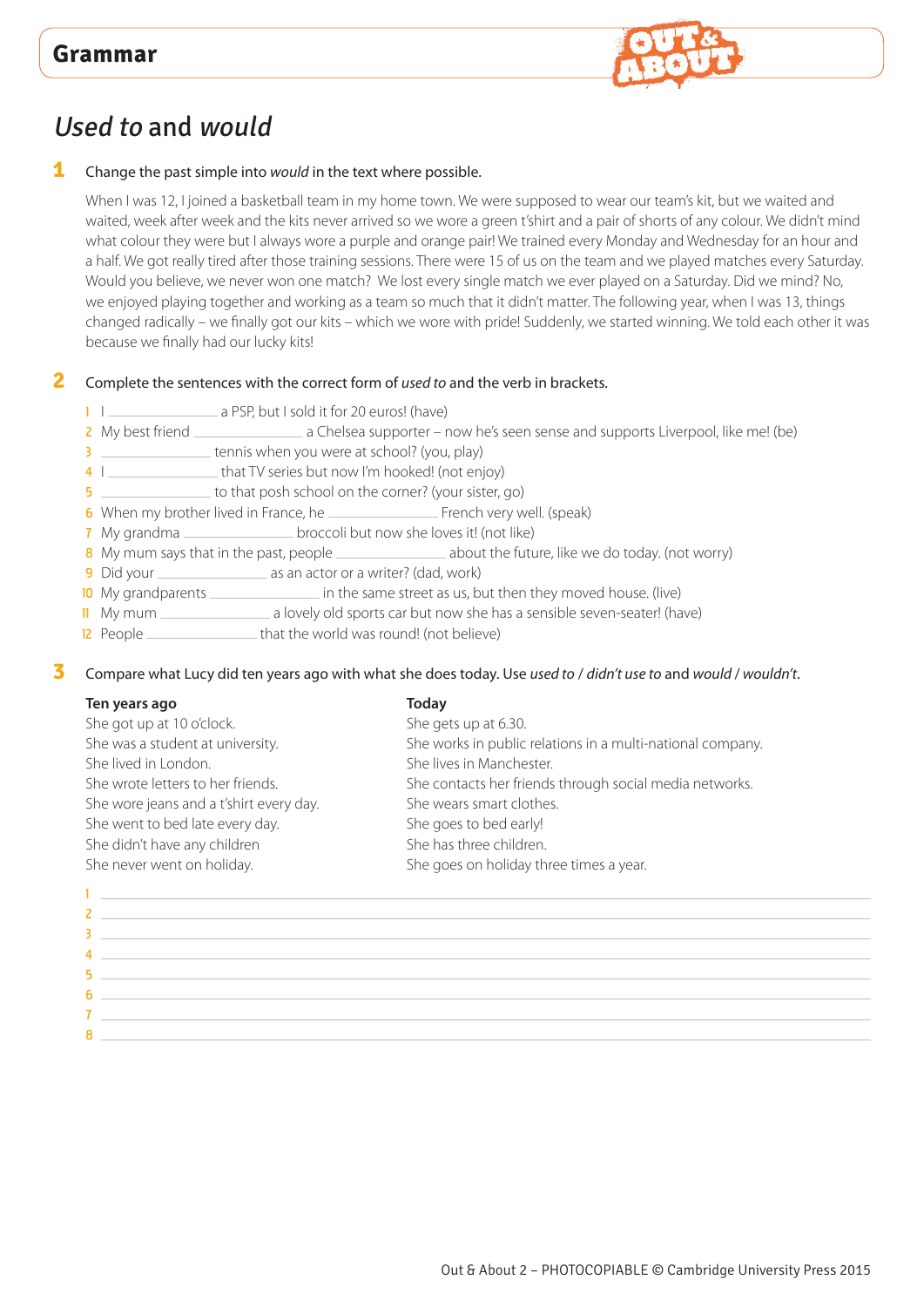

#### Choose the correct option. Sometimes both options are correct.

- My grandma *used to* / *would* love gardening.
- A few years ago, my brother *didn't use to* / *wouldn't* help me with my homework –now he does!
- My sister *used to* / *would* know the lead singer in that band.
- *Did you use to* / *Would you* get anxious the day before an exam when you were at school?
- What *did people use to do*/ *would people do* before money existed?
- My dad *used to* / *would* pay a lot for good beef in the supermarket, but now he's vegetarian!
- Jonathan *didn't use to* / *wouldn't* want any children, then he met his wife and they had four!
- When I was little my mum *used to* / *would* read me a story every night.
- I *used to* / *would* live in Edinburgh when I was young.
- *Didn't Emma use to* / *Wouldn't Emma* play the piano?

#### Write five things you *used to do* or *would do* when you were younger.

| $\sim$ |  |
|--------|--|
|        |  |
|        |  |
| ъ.     |  |
|        |  |

#### Now write three things that your friend *used to do* or *would do* when he / she was younger.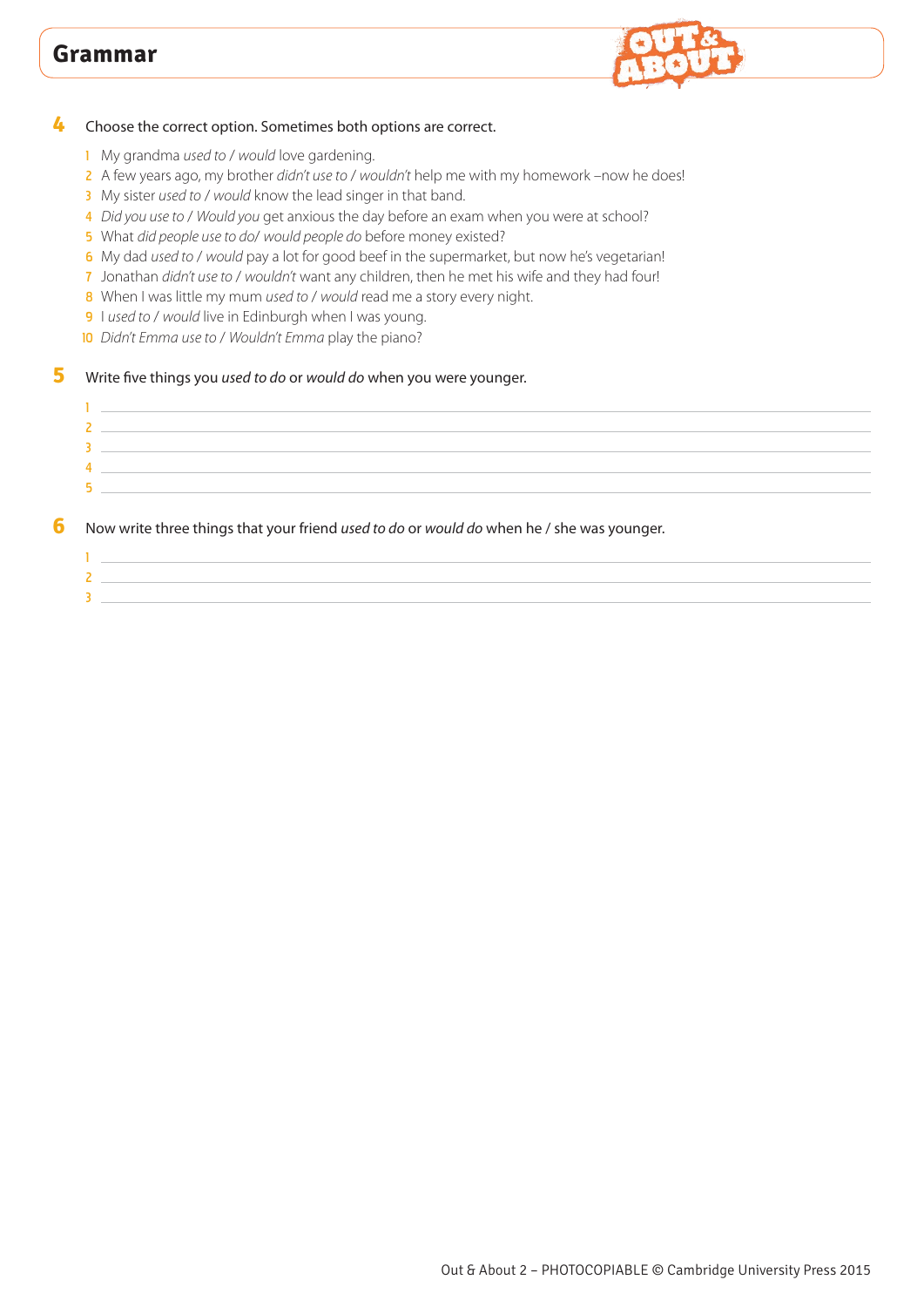

# **Questions**

**1** Complete the questions in this survey for students in their last year at school. Use the verbs in brackets. Sometimes there is more than one possible answer.

- 1 What \_\_\_\_\_\_\_\_\_(you / enjoy most) about school?
- 2 What \_\_\_\_\_\_\_\_\_\_\_(you / like least)?
- 3 What subjects \_\_\_\_\_\_\_\_\_\_ (you / study) this year?
- 4 When (you / start) at this school?
- 5 (you / know) anyone at this school when you first came?
- 6 (you / ever / have) any problems at school?
- 7 If yes, \_\_\_\_\_\_\_\_\_(you / talk) to a teacher about them?
- 8 If yes, \_\_\_\_\_\_\_(the teacher / be) helpful and supportive?
- 9 \_\_\_\_\_\_\_\_\_(you / think) anything could be improved at your school?
- 10 \_\_\_\_\_\_\_\_\_ (you / receive) any advice at school about what to do next year?
- **2** Write questions to respond to the statements using the question word given.

| 1 The swimming pool looks small.<br>What                  |  |
|-----------------------------------------------------------|--|
| 2 Mary and Jack are coming to my party.<br>Who.           |  |
| 3 Joshua will be in Salamanca tomorrow at 6 o'clock.      |  |
| 4 I like the green jumper more than the red one.<br>Which |  |
| 5 She's not going to school tomorrow.<br>Why $\_\_$       |  |
| 6 Let's go for lunch!<br><b>Where</b>                     |  |

#### **3** Add the correct question tag to these questions.

| 1 She always forgets her keys,                          |  |
|---------------------------------------------------------|--|
| 2 Let's have a party $\equiv$                           |  |
| 3 We can't turn left here, $-$                          |  |
| 4 Olly played really well, $\equiv$                     |  |
| 5 You won't tell anyone,                                |  |
| 6 I've got one of those, $\equiv$                       |  |
| 7 They're not going on holiday again, $-$               |  |
| <b>8</b> He couldn't possibly be telling the truth, $=$ |  |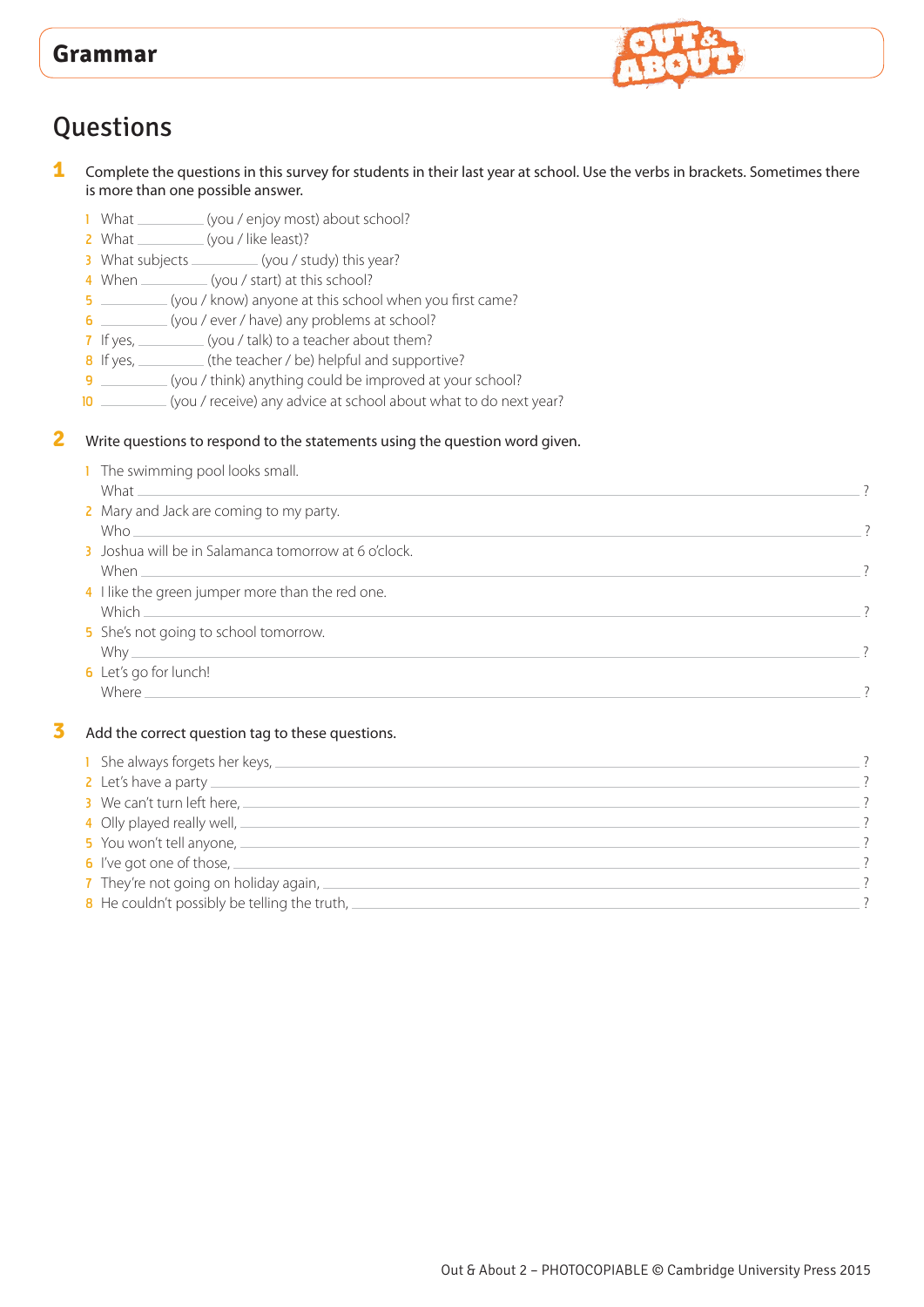# Modal verbs

#### **1** Choose the correct option.

- 1 I'm worried about my friend in Mexico. The hurricane *may* / *must* pass over her city, but I don't know for sure.
- 2 A tornado is on its way. It *could* / *can't* be deadly, so we need to leave.
- 3 Dan says Lucy *could* / *must* be in the Philippines, where the earthquake was, but she *can't* / *mustn't* be. I spoke to her yesterday and she was in Hawaii.
- 4 The building started shaking and I thought, 'This *can't* / *must* be an earthquake, because there's no traffic going past'.
- 5 The rescue team *can't* / *may not* find any survivors at this stage, but of course we're hoping they will.
- 6 It *can't* / *could* be long before someone comes to rescue us just a few more hours.
- 7 The volcano is still active, so it *must* / *might* erupt while you're there, but it's not very likely.
- 8 It *must* / *might* be very difficult to reach the survivors of a disaster if all the roads are blocked.

#### **2** Complete the text with the phrases in the box.

#### **can't be • can't have • could take • may get • may not have • might be • must be • must be**

As a result of the flooding, as many as 10,000 families <sup>1</sup> homeless, although the figure is only an estimate. 'The emergency services are working hard, but I'm sure they <sup>2</sup> more than 20 helicopters. It <sup>3</sup> days to reach everyone and take them to safety,' said an aid worker in the area. 'Conditions for those families still waiting to be rescued 4 very difficult. There 5 **and Section** any clean water to drink and everyone  $6$  very cold.' Worryingly, more rain is forecast, so the floods <sup>7</sup> worse in the next few days. The emergency services 8 time to reach everyone

before the waters rise again.

#### **3** Complete the sentences with *could*, *might*, *may*, *must* or *can't*. Sometimes there is more than one possible answer.

- 1 It be time to get up already! I feel I've only been asleep for a few hours!
- 2 My books still be at college. I didn't bring them home with me last night.
- 3 I'm not sure, but that man over there \_\_\_\_\_\_\_\_ be Tom. Tom's got a jacket like that.
- 4 I \_\_\_\_\_\_\_\_ not see you tomorrow, so good luck with your exam!
- 5 Javier Lettington be delighted! He's wanted to go out with Sara for ages and now he is!
- 6 We \_\_\_\_\_\_\_ win the match tomorrow, but we can't be certain. They're a good team.
- 7 Two hundred euros! That \_\_\_\_\_\_\_\_\_ be right! We only had pizzas!
- 8 We \_\_\_\_\_\_\_\_ not be able to afford to go away on holiday this summer.

#### **4** Read the description of a storm and say if the statements are true (T) or false (F).

'The winds were incredibly strong and the rain was torrential. We must have had several inches. Everywhere is now flooded. We've had to go up to the first floor of our house and all our neighbours must have had to do the same. Nobody could stay downstairs. I'm very worried about my mother, who lives on her own in a village five miles away. I think she may have gone next door to be with her neighbours, but she may not have had time to get there. She may not have enough food or medication – she needs to take medication regularly. Or she might have hurt herself! Wherever she is, she can't have taken her mobile phone with her, because she's not answering it. I must have tried her number fifty times but there's no answer. I'm really desperate to hear from her and hear she's OK.'

- 1 The speaker is sure several inches of rain fell during the storm.
- 2 The speaker isn't sure, but thinks it's possible that her neighbours have had to go up to the first floor of their houses. The first floor of their houses.
- 3 The speaker thinks it's possible that her mother has gone to stay with her neighbours.  $T \Box F \Box F$ <br>4 The speaker thinks it's possible that her mother didn't have time to go to her neighbours.  $T \Box F \Box F$
- 4 The speaker thinks it's possible that her mother didn't have time to go to her neighbours.  $T \Box$
- 5 The speaker is sure that her mother doesn't have enough food or medication.  $\Box$   $\Box$   $\Box$   $\Box$   $\Box$   $\Box$
- 6 The speaker is sure that her mother has hurt herself. The speaker is sure that her mother has hurt herself.
- 7 The speaker is sure that her mother hasn't taken her mobile phone with her.  $T \Box T = F \Box$
- **8** The speaker thinks she's tried calling her mother fifty times but she isn't sure.  $T \Box T$  F

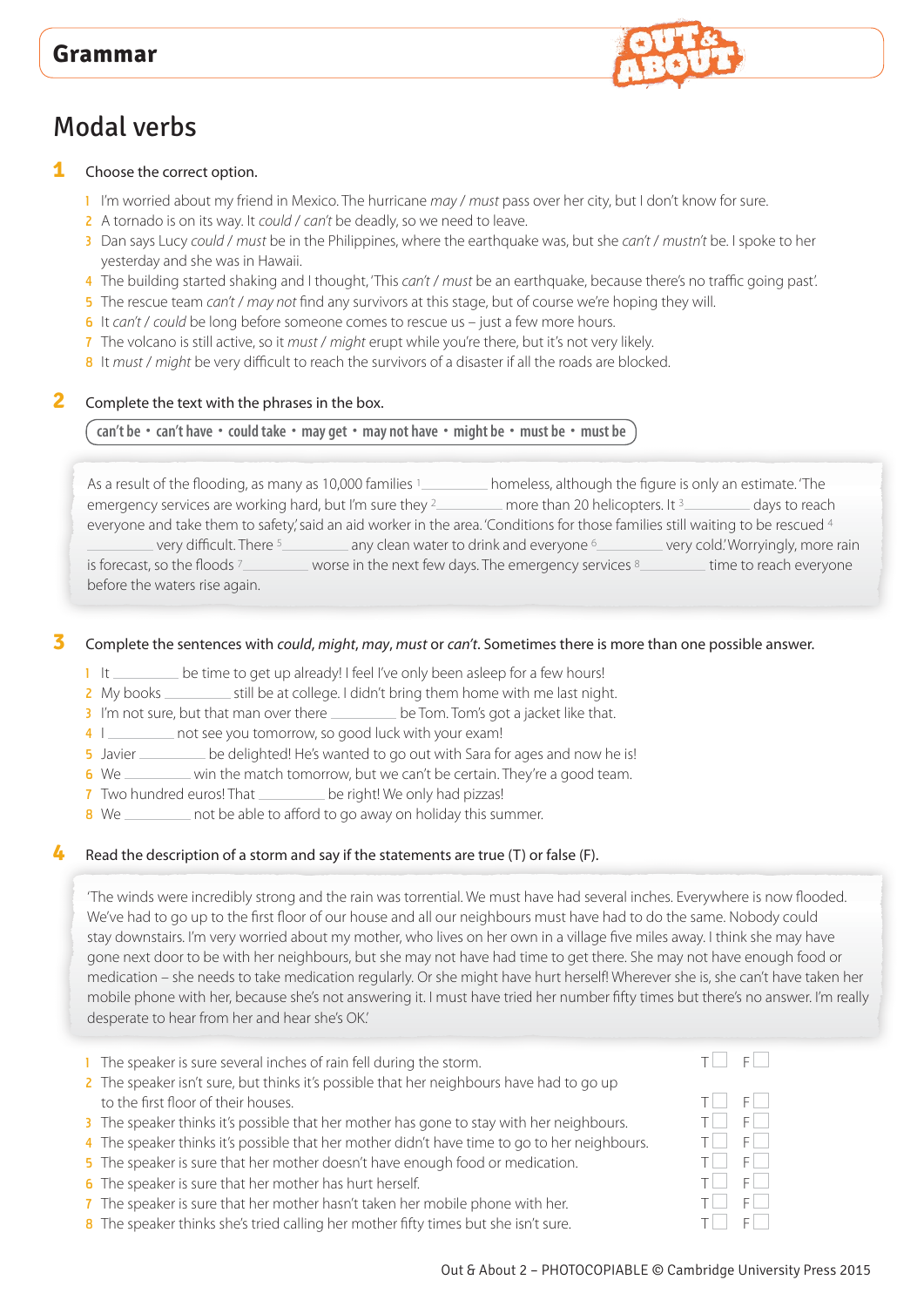

#### **5** Complete the sentences with *must*, *may*, *might*, *could*, *couldn't* or *can't*. Sometimes there is more than one possible answer.

- 1 They \_\_\_\_\_\_\_\_ have eaten for two days because they were stuck on the roof of their house. (The speaker is sure.)
- 2 You \_\_\_\_\_\_\_\_ have been very frightened when you felt the building shake! (The speaker is sure.)
- 3 Lisa's quite late getting here. She \_\_\_\_\_\_\_\_\_ have got lost. (The speaker is not sure.)
- 4 It have taken you ages to paint this room! It's enormous! (The speaker is sure.)
- 5 I can't log in to my account for some reason. I not have put in the right password. (The speaker is not sure.)
- 6 The burglars **have got in through the window. It's too small.** (The speaker is sure.)
- 7 Matt \_\_\_\_\_\_\_ not have got your message about the film. Shall we phone him? (The speaker is not sure.)
- 8 Ella \_\_\_\_\_\_\_\_ have gone home because her bike's still here. (The speaker is sure.)

#### **6** Complete the sentences with *must*, *may*, *might*, *could*, *couldn't* or *can't* and the correct form of the verbs in the box. Sometimes there is more than one possible answer.

#### **be • blow • already/die • not/hear • leave • not/reach • understand • walk**

- 1 This family *for days to get here. They have come from about 100 kilometres away and they look absolutely* exhausted.
- 2 No one is sure of the scale of the disaster, but aid agencies are saying that thousands of people \_\_\_\_\_\_\_\_\_\_ in the drought.
- 3 Some people were still at home when the tsunami struck. They \_\_\_\_\_\_\_\_\_ the instructions to leave, but we can't be sure.
- 4 The survivors \_\_\_\_\_\_\_\_\_\_\_ overjoyed to see the rescue helicopters arrive.
- 5 The children \_\_\_\_\_\_\_\_ what was happening. They are too young to know what an earthquake is.
- 6 The winds \_\_\_\_\_\_\_\_ down the power lines because there's no electricity now.
- 7 We haven't heard from the rescue team, so we don't know where they are. They \_\_\_\_\_\_\_\_\_ the disaster area yet.
- 8 I don't know where my brother is. He with the other students but I don't know.

#### **7** Correct the sentences. Sometimes there is more than one possible answer.

- 1 Jaime might comes with us tomorrow, but he's not sure yet.
- 2 Paula may already go home. She's not in the library.
- 3 She don't can be 18! She looks far too young.
- 4 Eduardo can't has expected to become famous!
- 5 Ana could not be able to play in the concert next week. She's not sure.
- 6 Jonan musts have a lot of money. He's always buying things.
- 7 I must have tore my trousers on the hike yesterday.
- 8 This must be their flat, but I'm not sure.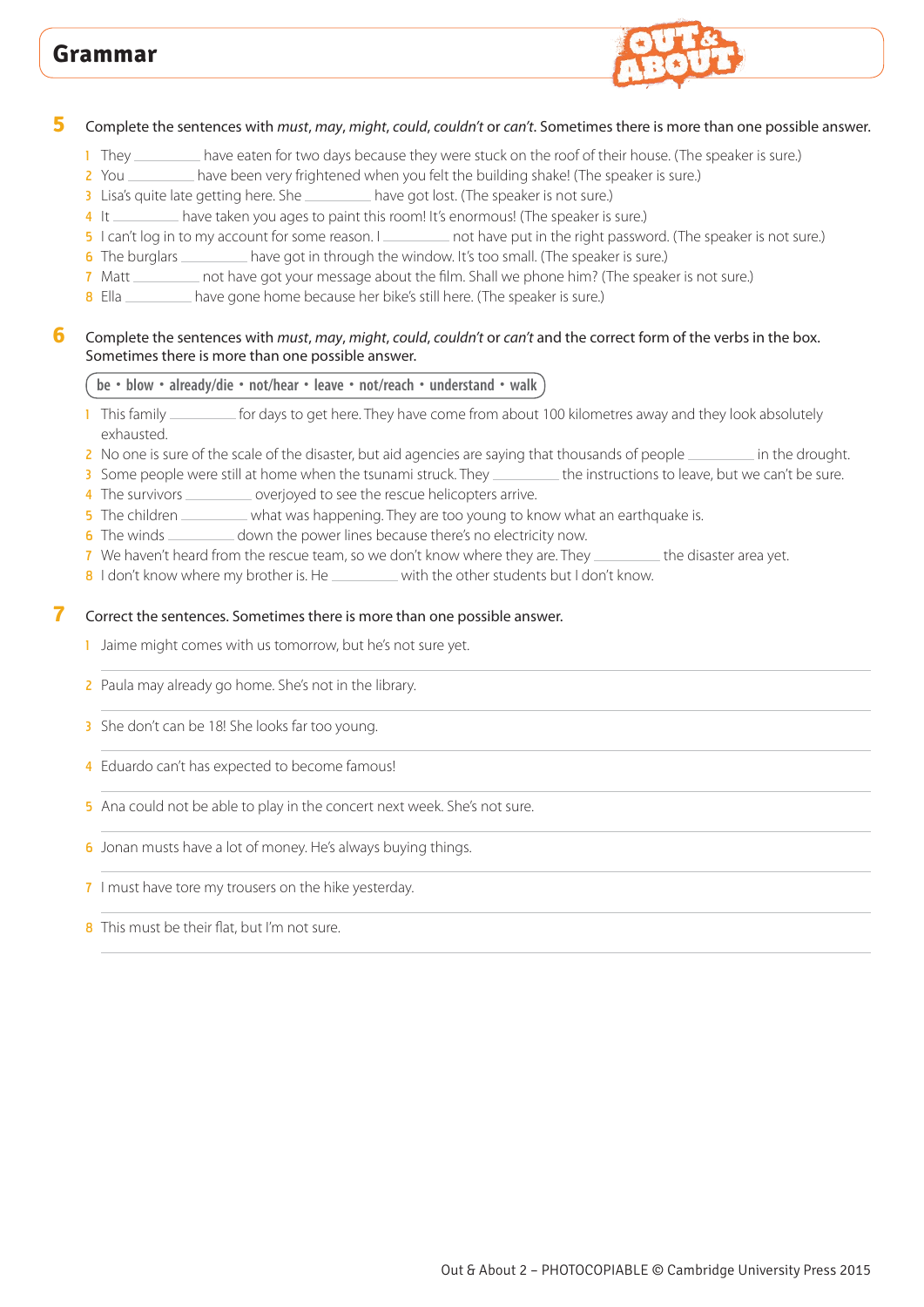

Out & About 2 – PHOTOCOPIABLE © Cambridge University Press 2015

#### **8** Complete the conversation with *must*, *may*, *might*, *could*, *couldn't* or *can't* and the correct form of the verb in brackets. Sometimes there is more than one possible answer.

| Interviewer: | This past year 1__________(be) very difficult for you and other farmers in the region because of the drought that |
|--------------|-------------------------------------------------------------------------------------------------------------------|
|              | has lasted for so long. It <sup>2</sup> (have) an enormous impact on you.                                         |
| Farmer:      | Yes, it's devastating. We've had to sell some of our cattle, and it's expensive feeding the others.               |
| Interviewer: | You <sup>3</sup> __________(be) very worried about how you're going to go on farming here.                        |
| Farmer:      | Yes, we are. We 4_________(not/be) able to carry on for much longer. I think some of my neighbours                |
|              | (already/sell) all their animals, but I'm not sure. They <sup>6</sup> _________(not/want) to spend more money on  |
|              | feeding them – I don't know. Of course there's a chance that we $\frac{7}{2}$ (get) some rain soon as this month  |
|              | is the start of the normal rainy season. We hope so!                                                              |
| Interviewer: | What about other members of the community? How have they been affected?                                           |
| Farmer:      | A lot of people in our town are farm workers so a lot of them are unemployed now. I'm sure some of them 8         |
|              | (work) for eight or nine months – there just isn't the work. It's very tough for them, and many of them           |
|              | are planning to leave.                                                                                            |
|              | Interviewer: It's a very serious situation. Thank you for talking to me.                                          |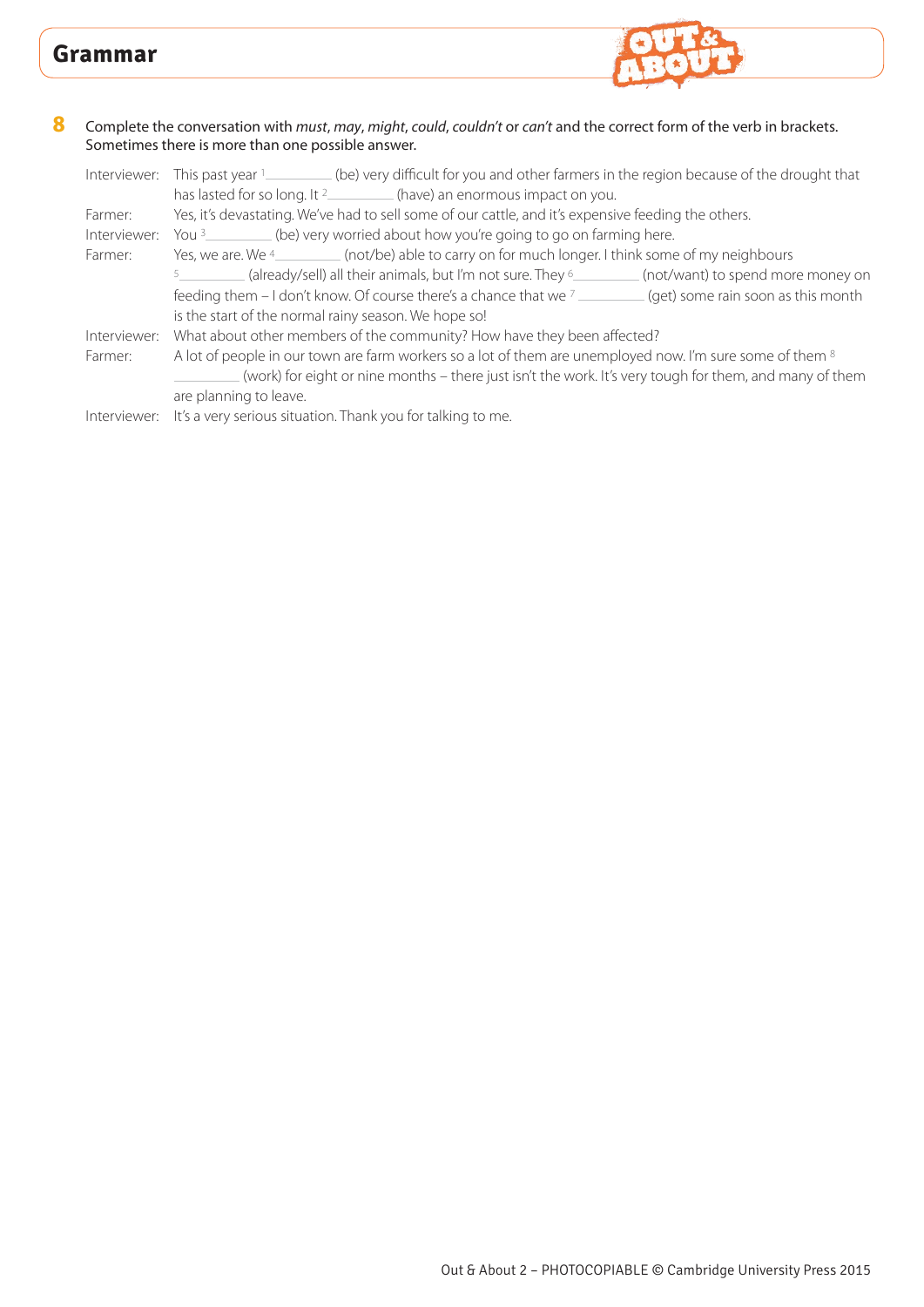

# Conditional possibility

- **1** Match the two parts of the sentences.
	- **1** If there was a branch near us,
	- 2 Even if I had more money,
	- 3 If you buy too many clothes,
	- 4 If I'd had more time,
	- **5** If you give us your email address,
	- **6** If you hadn't told me about that charity shop,
	- 7 If the shopping centre wasn't so crowded,
	- 8 If you order goods worth  $\epsilon$ 70 or more,
	- 9 If I'd tried these jeans on in the shop,
- A I'd enjoy shopping more.
- B we'll contact you about our latest collections.
- C I would never have found it.
- **D** I wouldn't buy very expensive things.
- E it would be easier to take these trousers back.
- F we'll deliver them to you free of charge.
- **G** I would have looked for some other shoes.
- H I would have realised they weren't the right size.
- I you won't have enough room for them in your wardrobe.

#### **2** Choose the correct option.

- 1 If *they would have given* / *they'd given* me a discount, I would have been satisfied.
- 2 If you *place* / *will place* your order before 20th December, you'll receive it before Christmas.
- 3 What would happen if nobody *would buy* / *bought* anything, apart from essentials, for weeks or months?
- 4 I'll be very surprised if I *find* / *would find* something in my size in the sale.
- 5 If my parents *hadn't lent* / *didn't lend* me the money, I wouldn't have been able to afford a laptop.
- 6 I don't think I *signed* / *would have signed* the contract if they had explained the charges more clearly.
- 7 Unless we all *refuse* / *refused* to pay these prices, companies will continue to charge them.
- 8 If fashions *don't change* / *didn't change* so often, I wouldn't want to buy so many new clothes.
- 9 If the shops didn't regularly offer big discounts, they *wouldn't sell* / *won't sell* very much.
- 10 If you stay away from the shops, you *wouldn't want* / *won't want* to buy anything.

#### **3** Complete the second sentence so that it has the same meaning as the first. Use *if*.

- 1 I don't know how to sew so I don't make my own clothes. If I knew .
- 2 Let's swap clothes: I wear your jumper and you wear mine. I'll wear your .
- <sup>3</sup> We didn't find what we were looking for because we didn't get to the sale early. If we'd got .
- 4 I'll look in the charity shops first for what I want, and then the high-street shops. If I don't find what .
- **5** I used that website because you told me about it.
- I <u>a bhliain 1976 an t-Iomraidh ann an t-Iomraidh ann an t-Iomraidh ann an t-Iomraidh ann an t-Iomraidh ann an </u> 6 We have lots of great shops here, so people come here to shop. People .
- 7 To be able to afford a holiday, we have to save  $\epsilon$ 100 every month. We won't be able
- 8 He spoke out about the economic problems, so we became aware of them. If  $\overline{\phantom{a}}$
- 9 They charge a booking fee, so the tickets cost  $\epsilon$ 30 each. If  $\overline{\phantom{a}}$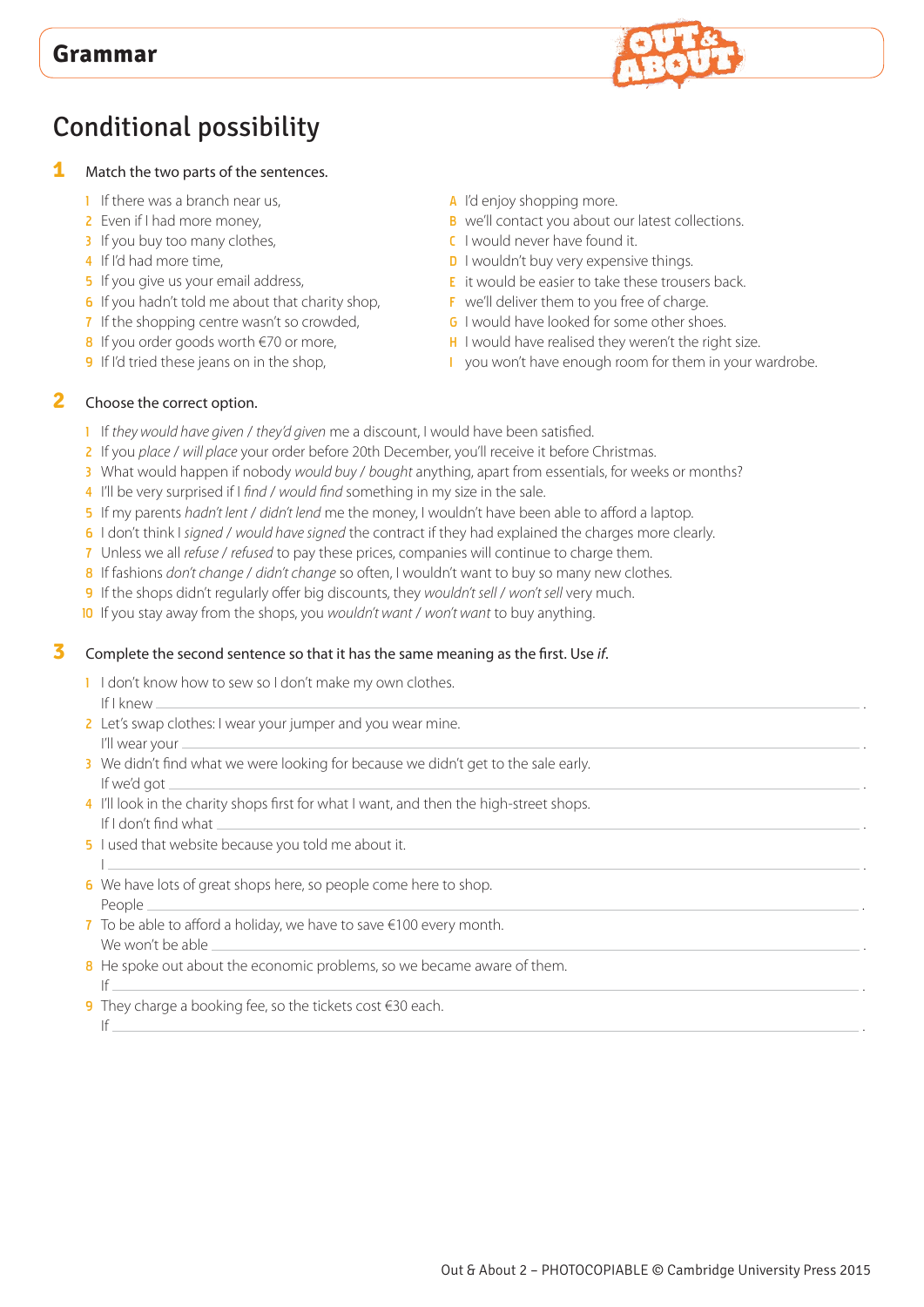

### **4** Complete the text with the words and phrases in the box. Sometimes there is more than one possible answer.

**even if • unless • as long as • provided that**

I want to try to consume less so I'm going to buy fewer new things and more second-hand ones. I'm going to look online and in charity shops, and 1 Istay away from shopping centres I'll be OK! I can't stop buying completely – I think I'm quite addicted to it! – but  $2 \sim$  what I buy is mainly second-hand, I'll be happy.

what I buy looks a bit used, I'll still enjoy having it. I'll buy all my presents second-hand too, 4 I really can't find anything. People might be a bit surprised at first, but <sup>5</sup> I explain why I've bought second-hand, I think they'll understand. My brother won't mind at all. He won't care if something's second-hand, 6 it works! My sister's different. She won't buy clothes <sup>7</sup> they're in perfect condition. But I'll find something for her, 8 it takes me hours! I'm determined to buy as much as possible second-hand.

### **5** Correct the sentences.

- <sup>1</sup> We'd buy less unless we didn't see so many adverts and believe them all.
- 2 I wouldn't ask you to lend me money if I wouldn't really need it.
- 3 If only I would have read these reviews before ordering this hairdryer!
- 4 If I apologise again and again, she still wouldn't forgive me.
- 5 If we miss the bus, we'd have to walk, so let's leave now.
- 6 You'll have a great time camping even if it'll rain occasionally.
- 7 I wish I didn't chose History as one of my subjects as I'm not very interested in it.
- 8 I wouldn't have become an actor providing that my parents wouldn't have encouraged me.

## **6** Complete the conversation with one word in each gap.

- A: What do you think of our new apartment? Do you like it?
- B: Yes, it's really nice. It's got lots of big windows, so 1 \_\_\_\_\_\_\_\_\_ if it isn't sunny, you'll get lots of light in here. And I like your new sofa!
- A: Do you? I don't! I wish my parents  $2 \sim$  bought it, but it was a bargain and they couldn't resist it! If  $3 \sim$  it was a different colour. But I don't like that yellow. I<sup>4</sup> have gone for blue if it had been up to me.
- B: Maybe you could put something over it ... Did you get anything new for your bedroom?
- A: Yes, a second-hand wardrobe. It's quite small, but as long as I<sup>5</sup> buy lots of clothes, it'll be fine. Come and have a look and tell me what you think. I don't know where to put my desk.
- B: Well, if your bed was against the other wall, you  $\frac{6}{10}$  have more space for your desk.
- A: I don't think the bed would fit there,  $7 \leq 1$  chopped the end off!
- $B:$  I think it would fit  $8$  you moved those boxes. You could keep them on top of the wardrobe  $9$  that they weren't too heavy. Shall we try?
- A: OK! If anything goes wrong,  $10$  say it was your idea!

B: Thanks!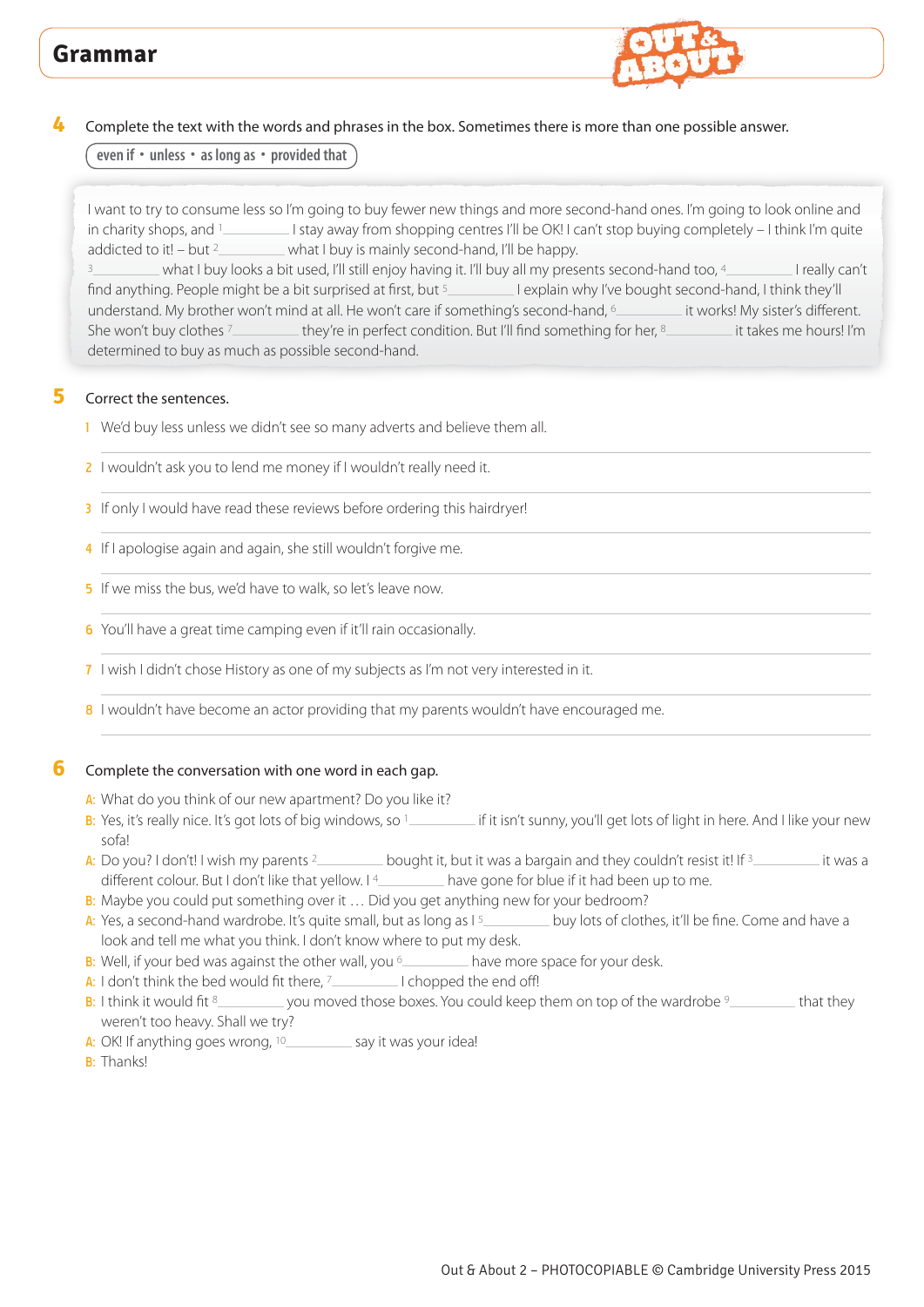

# Wish / if only

**1** Complete the sentences. Use the correct form of the words in brackets.

- 1 I can't go out this evening because I don't feel well. (feel/better)
- I wish . 2 I don't see Andres very often because he lives a long way from me. (live/near me) I wish .
- 3 The hostel in the town centre was dirty. (we/not stay) I wish .
- 4 I'd like to get a part-time job, but there aren't any. (be/some part-time jobs here) I wish .
- 5 Nobody laughed at my joke about the police. (not tell) I wish .
- 6 I put the wrong answer to number three. (not put) I wish .
- 7 Lucia can't come with us tomorrow because she's working. (not work) I wish .
- 8 Javier was too busy to visit us yesterday. (be able) I wish .

#### **2** Complete the sentences. Use *if only* and the correct form of the verbs in the box.

#### **I/revise • I/wait • she/know • she/not take • there/not be • they/let • we/not have to • we/score**

- 1 I work better if I can listen to music. \_\_\_\_\_\_\_\_\_\_ us take our MP3 players into the exams!
- 2 The jacket I bought a couple of months ago is now half-price in the sale. \_\_\_\_\_\_\_\_\_\_ until now to buy it!
- 3 My mother was in a bus accident last week. \_\_\_\_\_\_\_\_ the bus that day!
- 4 I'm looking forward to our holiday, but I'm nervous about the flight. \_\_\_\_\_\_\_\_\_\_ fly!
- 5 There was a question about the French Revolution that I couldn't answer at all. \_\_\_\_\_\_\_\_\_\_\_ it before the exam!
- 6 I'd love to cycle more but the roads here are too busy. \_\_\_\_\_\_\_\_\_ so much traffic!
- 7 We lost the match so we're out of the tournament. \_\_\_\_\_\_\_\_\_\_ one more goal!
- 8 Candela thinks I'm very confident, but I'm not. \_\_\_\_\_\_\_\_\_ what I was really thinking and feeling most of the time!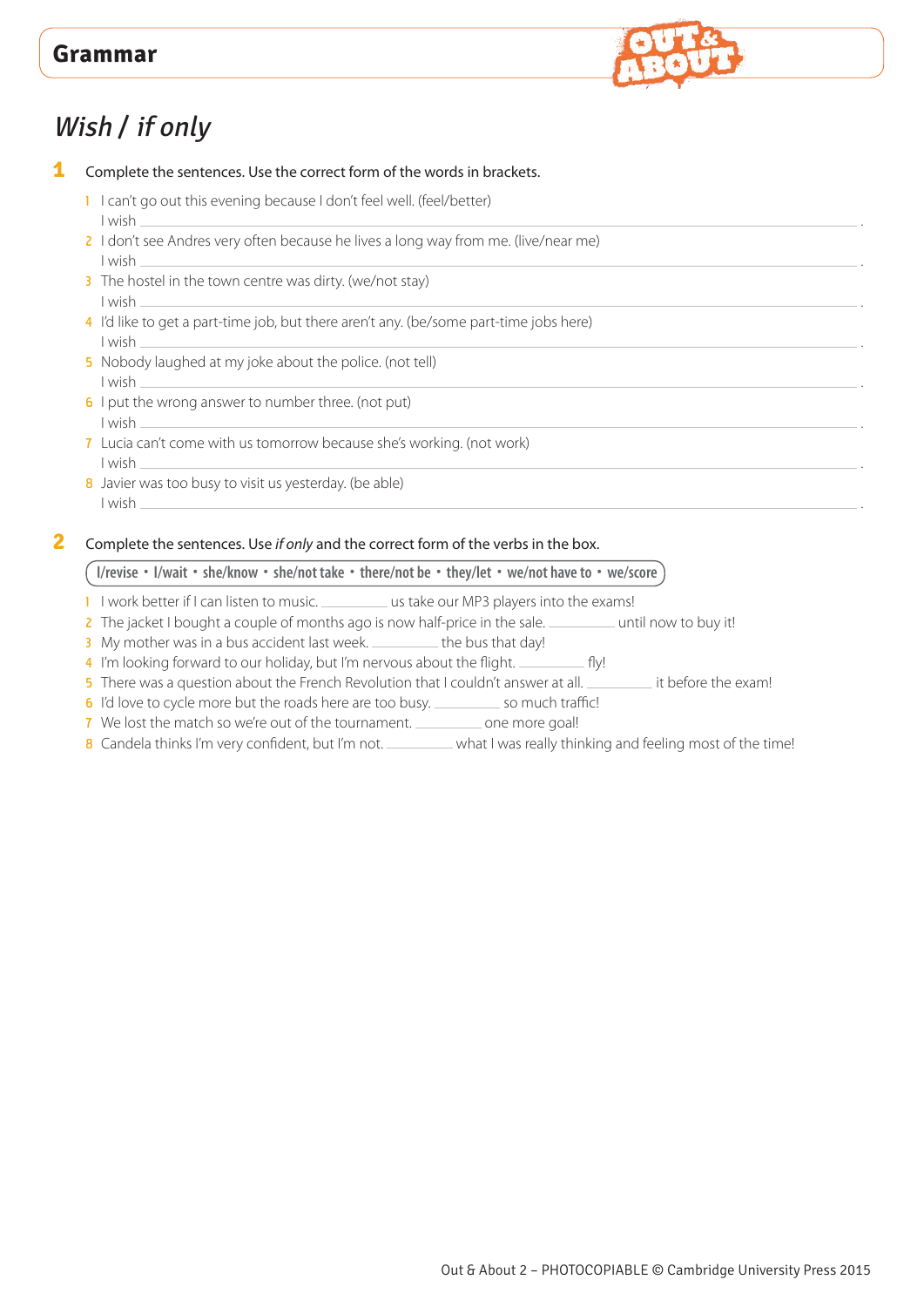

# Reported speech

- **1** Rewrite these sentences in reported speech.
	- 1 'I've always loved reading,' said Rebecca.
	- 2 'How many plays have you seen at the theatre this year, Laura?' Maria asked.
	- 3 'Who was your favourite character in *The Hunger Games*?' Evie asked.
	- 4 'We are going to the cinema this weekend, would you like to come with us?' Joe asked.
	- 5 'I can't wait! This time next week we'll be going on holiday!' Alex said.
	- 6 'You should look on the internet to find out more about the play and the author,' our teacher said.

#### **2** Correct the mistakes in the sentences. Not all of the sentences have mistakes.

- 1 Jamie said me to turn off the lights in the house when I left.
- 2 Daniel asked me could he borrow my Italian dictionary.
- 3 Clara said she was reading a really good novel.
- 4 Liam told that he had seen the last episode the night before.
- 5 Jenny asked me did I know anyone who could paint her house.
- 6 My dad said me that we might go to the cinema on Saturday.
- 7 Josh asked Lily if she would like to borrow the book.
- **8** Nick asked had we already eaten.

#### **3** Choose the correct option.

- 1 Jess *told me* / *said me* she was going to go to bed early.
- 2 My mum asked me if Eddie had agreed *taking* / *to take* me to the concert in the end.
- 3 David and Carl promised *being* / *to be* there on time.
- 4 My grandparents offered *buying* / *to buy* me a car for my 18th birthday!
- 5 My friends suggested *have* / *having* a party at the end of term.
- 6 My dad asked if our next door neighbours had invited us *go* / *to go* to the opera with them.
- 7 The police officer warned my dad not *parking* / *to park* there again!
- 8 My sister asked me if the doctor had advised me not *to go* / *going* to work all week.
- 9 She didn't agree *giving* / *to give* the training session in the office, so they got rid of her.
- 10 My little sister complained that she *wanted* / *wanting* a lollipop.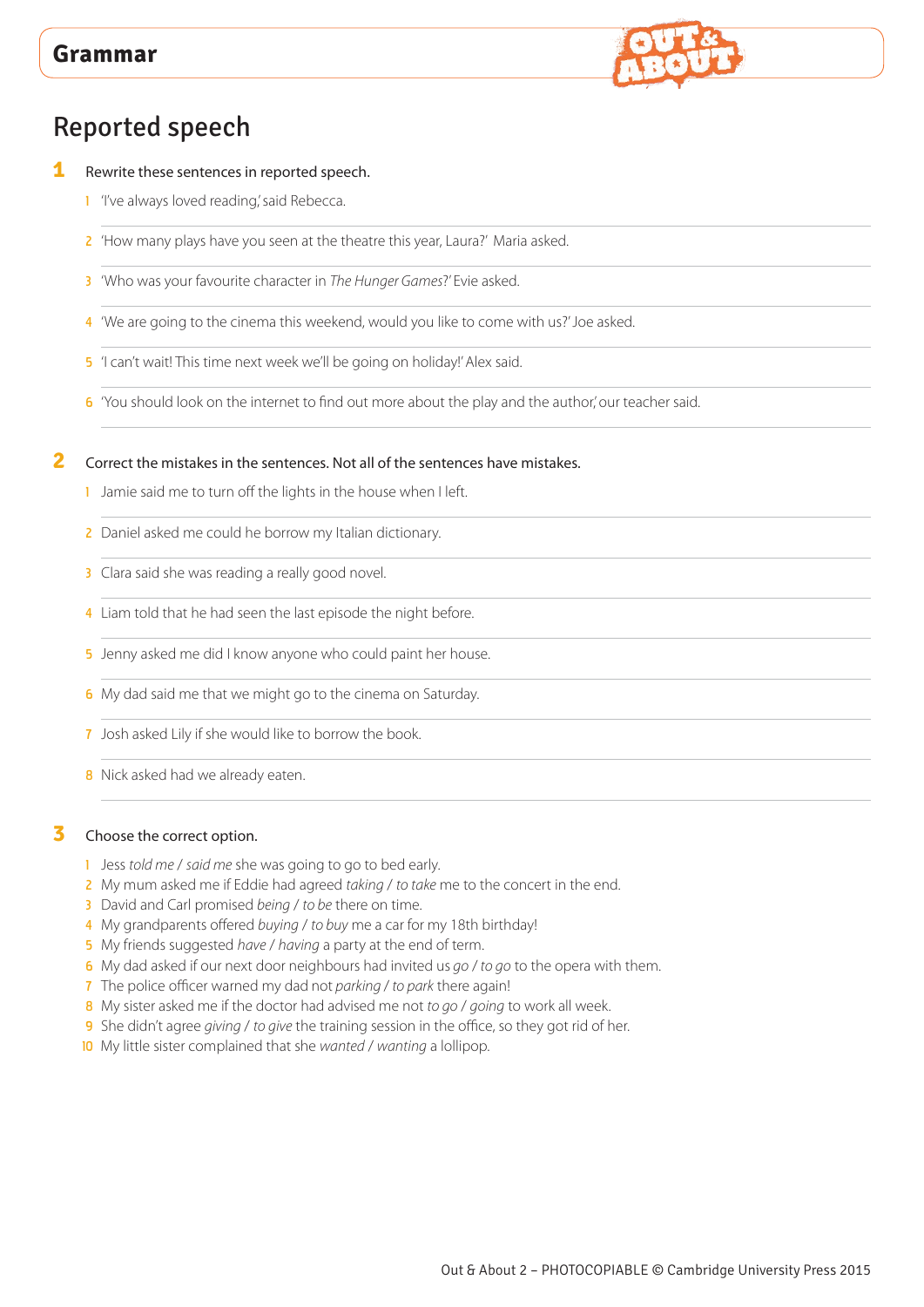

**4** Complete the second sentence by disputing what the person in the first sentence has said.

- 1 'I'm going to the gym at 5 o'clock.'
- But didn't you say <u>entitled</u> and the set of o'clock? 2 'Jane and Mark have booked their flights for 21st December.'
- I thought you said **for 22nd December.**
- 3 'I'll take you to the best restaurant in this town on Friday!' But didn't you say Saturday?
- 4 'I'll pay back the money I owe you next week, OK?' I thought you said \_\_\_\_\_\_\_\_\_\_\_\_\_\_\_\_\_\_\_\_\_\_\_\_\_\_\_\_\_\_\_\_\_\_today!'
- 5 'I've got loads of homework tonight!' But didn't you say ?
- **5** Choose a verb from the box to rewrite the sentences in reported speech.

#### **admit • advise • ask • complain • offer • promise • reply • warn**

- 1 Peter: 'Our history teacher gives us so much homework! It's not fair!' Peter
- 2 Olivia: 'You really should see the doctor about your headaches.' Olivia
- 3 Mum: 'Don't ever speak to me like that again or there will be consequences!' Mum
- 4 Anna: 'I'll take you to the theatre next weekend, if you like.' Anna
- 5 Will: 'What time is the next train to Bristol, please?' Will
- 6 Jane: 'I'll phone my mum and dad tomorrow without fail.' Jane
- 7 George: 'Have you finished reading that book yet?' Harry: 'Yes, I finished it last night.' Harry\_
- 8 Alex: 'I'm sorry. It was me who broke the glass!' Alex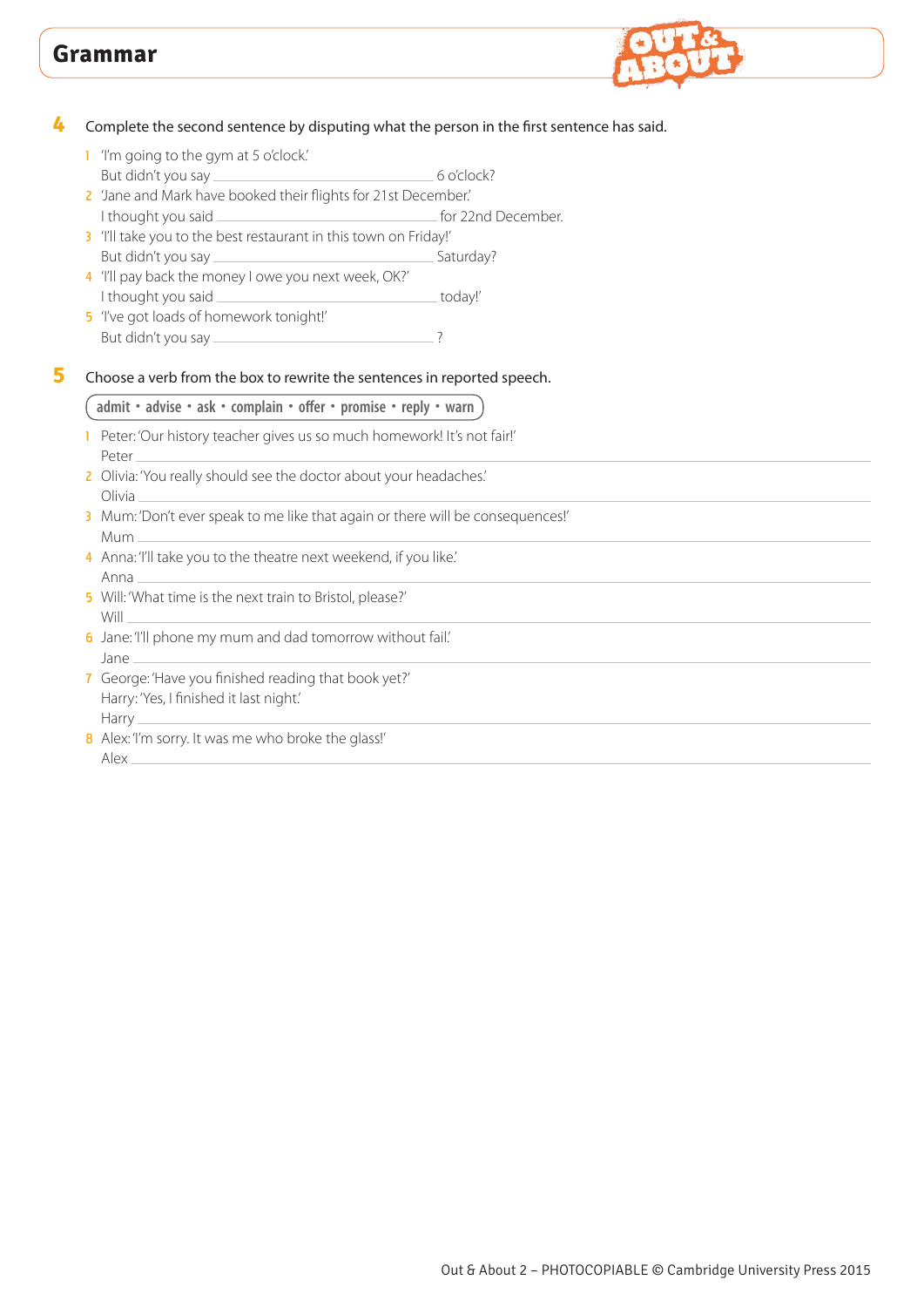

#### **6** Rewrite the text as two conversations in direct speech.

I saw Pablo yesterday and he told me that he wanted to go to the concert on Friday night, but that he wasn't going, so I asked him why he wasn't going and he said that he didn't have enough money to go. So I said that I would get him a ticket, if he liked. He looked surprised and said that he would be really grateful if I did that for him and then went on to promise that the next time there was a concert that we both wanted to go to he would get me a ticket.

I phoned Amelia immediately to tell her I was so happy, because I had just offered to buy Pablo a ticket for the concert at the weekend and that he had agreed but on the condition that he would get me a ticket for the next concert. She asked me why that made me happy! And I replied that it was because I really like him and now I would be going out with him not once but twice!!

| Pablo:<br>the contract of the contract of the contract of the contract of the contract of the contract of the                                                                                                                                                                                                           |  |  |
|-------------------------------------------------------------------------------------------------------------------------------------------------------------------------------------------------------------------------------------------------------------------------------------------------------------------------|--|--|
| $Me:$ $\frac{1}{2}$ $\frac{1}{2}$ $\frac{1}{2}$ $\frac{1}{2}$ $\frac{1}{2}$ $\frac{1}{2}$ $\frac{1}{2}$ $\frac{1}{2}$ $\frac{1}{2}$ $\frac{1}{2}$ $\frac{1}{2}$ $\frac{1}{2}$ $\frac{1}{2}$ $\frac{1}{2}$ $\frac{1}{2}$ $\frac{1}{2}$ $\frac{1}{2}$ $\frac{1}{2}$ $\frac{1}{2}$ $\frac{1}{2}$ $\frac{1}{2}$ $\frac{1}{$ |  |  |
|                                                                                                                                                                                                                                                                                                                         |  |  |
|                                                                                                                                                                                                                                                                                                                         |  |  |
|                                                                                                                                                                                                                                                                                                                         |  |  |
| <b>Contract Contract</b>                                                                                                                                                                                                                                                                                                |  |  |
| $\mathcal{L}^{\mathcal{L}}$ and $\mathcal{L}^{\mathcal{L}}$ .                                                                                                                                                                                                                                                           |  |  |
|                                                                                                                                                                                                                                                                                                                         |  |  |
| $\mathcal{L}^{\text{max}}$ and $\mathcal{L}^{\text{max}}$                                                                                                                                                                                                                                                               |  |  |
|                                                                                                                                                                                                                                                                                                                         |  |  |
|                                                                                                                                                                                                                                                                                                                         |  |  |
| Me:                                                                                                                                                                                                                                                                                                                     |  |  |
|                                                                                                                                                                                                                                                                                                                         |  |  |

#### **7** Complete these sentences with your own ideas.

- 1 One of my friends has just asked me to  $\equiv$
- 2 Our maths teacher has just warned us \_\_\_
- 3 My best friend's brother told me
- 4 My dad apologised.
- 5 My grandad promised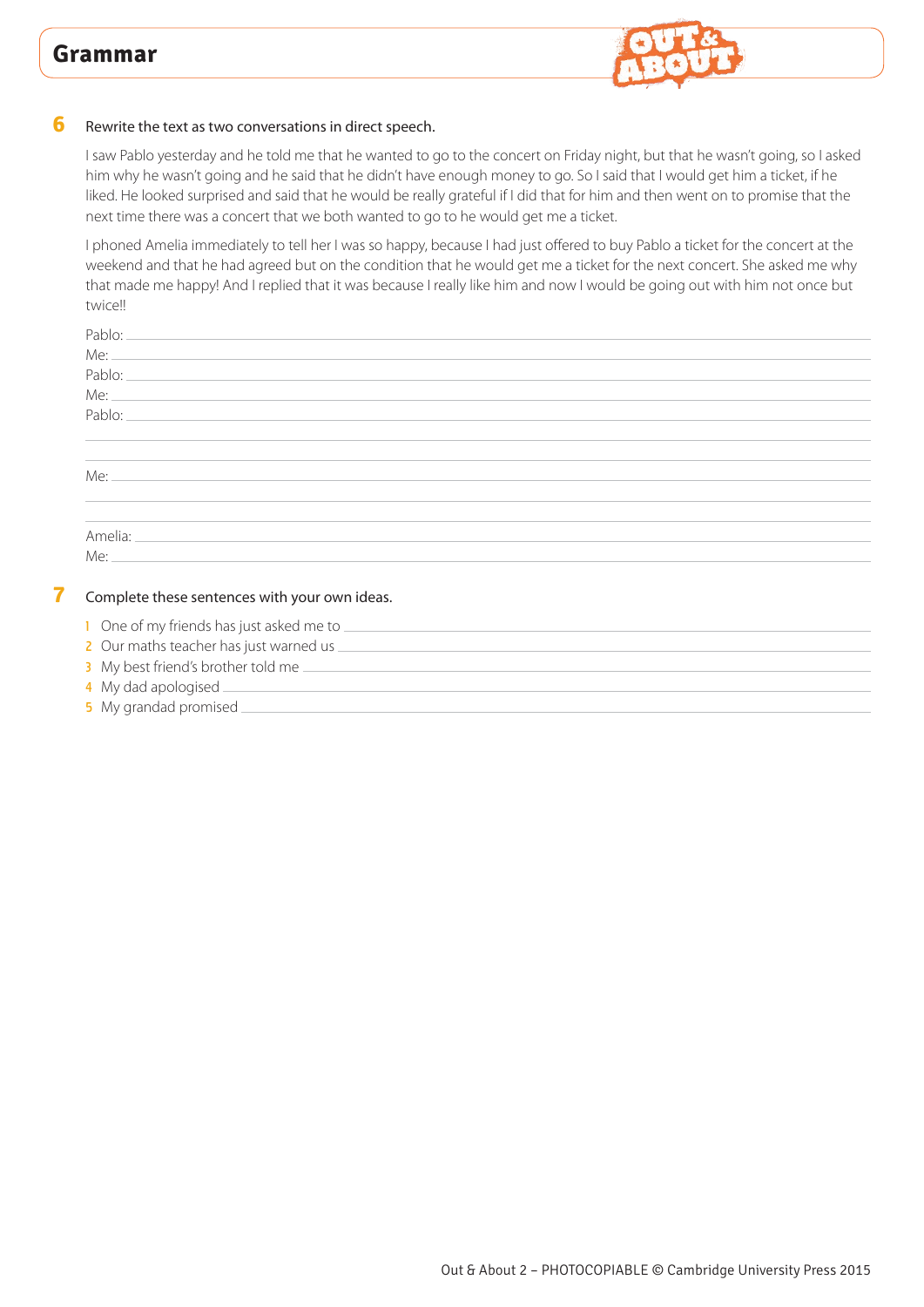

# Embedded questions

| 1 | Complete the sentences with embedded questions.                                                                                                                                                                                      |
|---|--------------------------------------------------------------------------------------------------------------------------------------------------------------------------------------------------------------------------------------|
|   | My birthday is on March 15th.                                                                                                                                                                                                        |
|   | 2 Whose is this book?                                                                                                                                                                                                                |
|   | I wondered                                                                                                                                                                                                                           |
|   | 3 What kind of films do you like?<br>Could you tell me                                                                                                                                                                               |
|   | 4 What's his favourite video game?                                                                                                                                                                                                   |
|   |                                                                                                                                                                                                                                      |
|   | 5 What time is she coming home tonight?<br>Who knows _<br><u> 1989 - Johann Barbara, martxa alemaniar a</u>                                                                                                                          |
|   | 6 Why did you sell all your books?                                                                                                                                                                                                   |
|   | 7 How much money have they got?<br>I don't know _<br><u> 1980 - Johann Stein, marwolaethau a bhann an t-Amhair an t-Amhair an t-Amhair an t-Amhair an t-Amhair an t-A</u>                                                            |
|   | 8 Where do they live?                                                                                                                                                                                                                |
|   | 9 What happened at school today?                                                                                                                                                                                                     |
|   | I'm curious to know                                                                                                                                                                                                                  |
|   | 10 Evie is not feeling well.                                                                                                                                                                                                         |
|   | I was interested to know <b>with a set of the set of the set of the set of the set of the set of the set of the set of the set of the set of the set of the set of the set of the set of the set of the set of the set of the se</b> |
| 2 | Correct the mistakes in the sentences.                                                                                                                                                                                               |
|   | I I'll ask my dad if can I stay until midnight.                                                                                                                                                                                      |
|   | 2 The police don't know to stop the problem of violence in the city centre.                                                                                                                                                          |
|   | 3 lasked my sister why she looks so happy.                                                                                                                                                                                           |

4 I wonder who did he meet last night.

5 Jamie wondered if to phone his friend after the argument or not.

### **3** Finish these embedded questions with your own ideas.

- 1 I don't know  $\equiv$
- $2$  I doubt  $-$
- 3 I wonder
- 4 I'd like to know
- 5 I'm not sure \_
- 6 I'm interested in  $-$
- 7 I'm curious to know  $\equiv$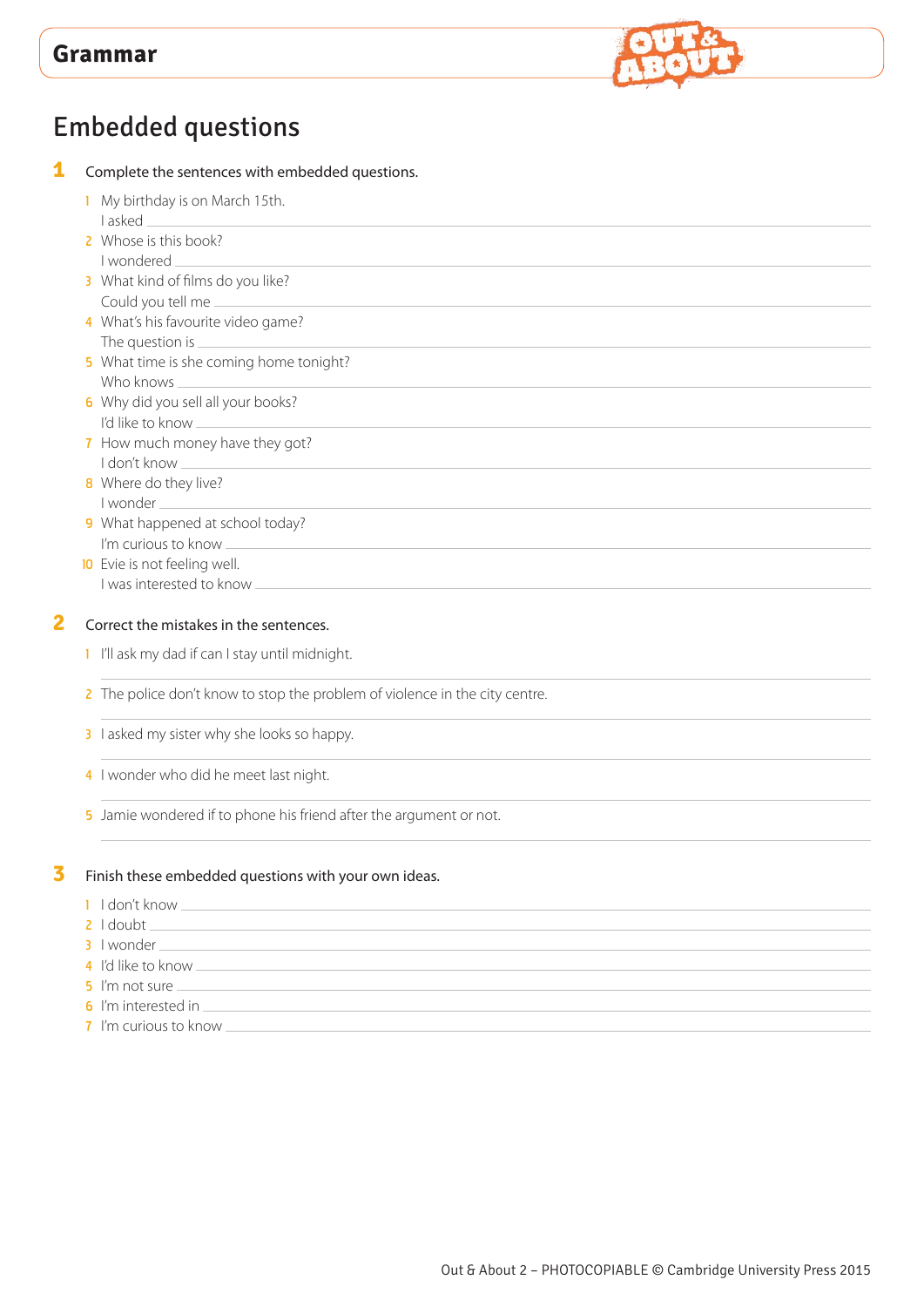

# Relative clauses

**1** Complete the text with the clauses in the box.

**when they are used worldwide • when we get to the end of 2015 • where it has really taken off • which are much more difficult to duplicate or steal • which refers to metrics related to human characteristics • which was launched with a new device recently • which will recognise face shape, irises, heartbeats • who are already using biometrics • who are now offering biometric logon services • who is a government employee • who is a professor in biometrics** 

#### **Passwords versus biometrics**

| We all know it's easy to forget passwords because we have so many of them, but we can't forget body parts,                        |                                                                                                                                                                         |
|-----------------------------------------------------------------------------------------------------------------------------------|-------------------------------------------------------------------------------------------------------------------------------------------------------------------------|
|                                                                                                                                   | Biometrics is really taking off. Biometrics,                                                                                                                            |
|                                                                                                                                   | , is used in computer science as a form of identification and access                                                                                                    |
| control. Biometric security relies on who you are rather than what you can remember. Will Paine,                                  |                                                                                                                                                                         |
| 3                                                                                                                                 | , working for the US government, says that we will soon stop using                                                                                                      |
| passwords to access our phones. And Tom Keats, 4                                                                                  | at one of the                                                                                                                                                           |
| readings of anatomical features, 5<br>passwords.                                                                                  | country's leading universities, adds that the password system can be easily broken. He goes on to say that in the future, digital<br>_, will be much more reliable than |
| Different companies, <sup>6</sup> .<br>voice or using their faces. A fingerprint authentication, 7<br>very successful.            | , allow customers access through fingerprints,<br>has been                                                                                                              |
| Some devices, 8.<br>popular. In fact, many people, 9<br>window on the screen and within seconds they are logged in.               | and even brainwave patterns, will soon be very<br>, only have to line up their face in a                                                                                |
| People are using biometrics in the USA, 10<br>in the world. And it is predicted that biometrics, 11<br>around 650 million people. | more than anywhere else<br>, will be used by                                                                                                                            |

#### **2** Match the verbs with the correct preposition.

| T. | tell            |   | a for  |
|----|-----------------|---|--------|
|    | 2 rely          |   | $b$ to |
|    | 3 participate   |   | $c$ of |
|    | 4 work          |   | d on   |
|    | 5 be proud      |   | $e$ to |
|    | 6 make a profit | f | about  |
|    | 7 apply         | g | with   |
|    | 8 listen        |   | h on   |
|    | 9 discuss       | Ĺ | for    |
| 10 | move            |   | in     |

#### **3** Now complete the sentences with a suitable verb and preposition from Exercise 2.

- 1 My brother \_\_\_\_\_\_\_\_\_\_ that bank.
- 2 George was \_\_\_\_\_\_\_\_\_\_ that lecture.
- 3 I would \_\_\_\_\_\_\_\_\_\_ that type of job.
- 4 We'd like to \_\_\_\_\_\_\_\_\_\_ the city of London.
- 5 I'd like to \_\_\_\_\_\_\_\_\_\_\_ that type of competition.
- $\overline{\mathbf{6}}$  Dan  $\overline{\mathbf{6}}$  Dan  $\overline{\mathbf{6}}$  that investment.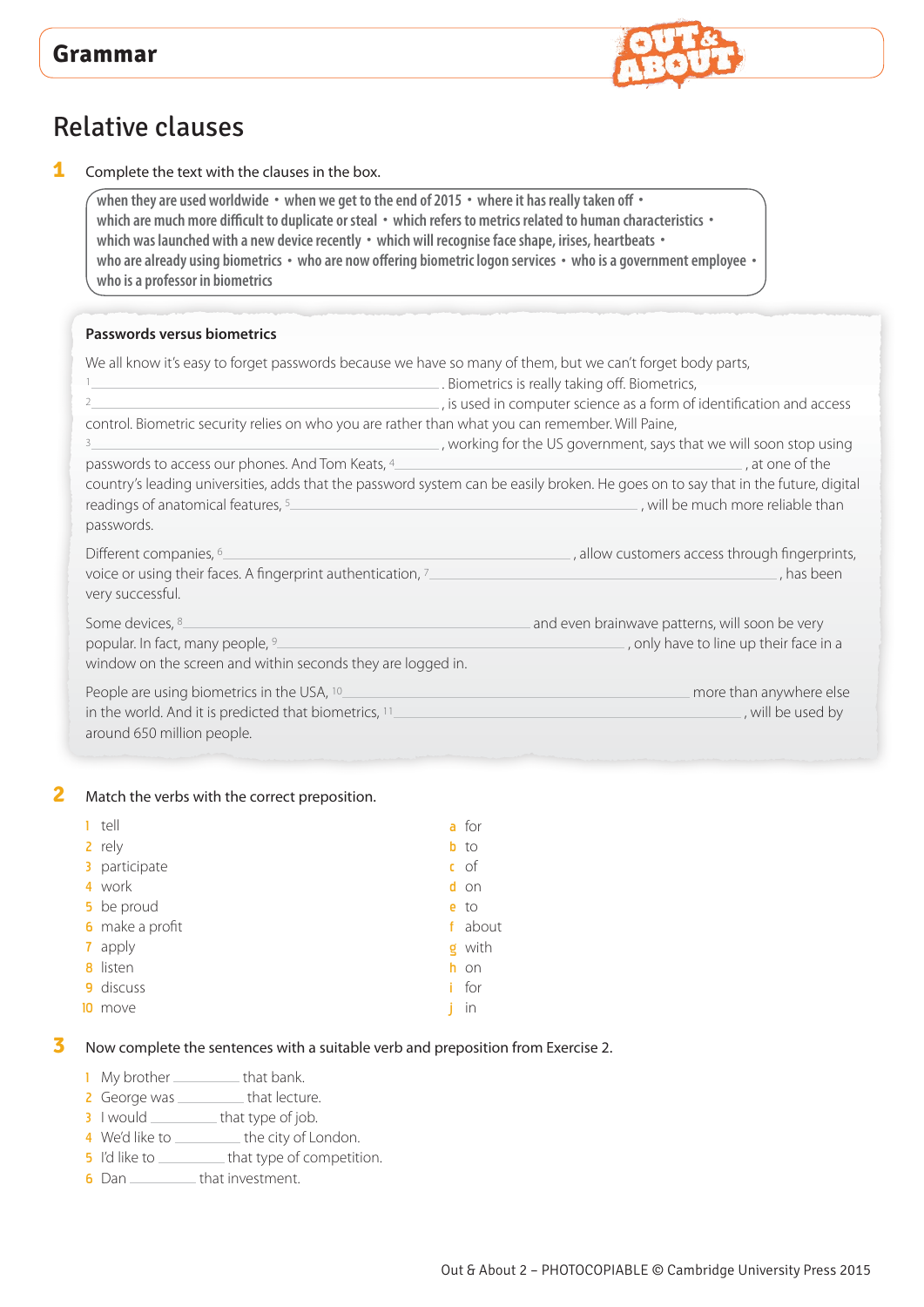

| Rewrite two new sentences for the sentences in Exercise 3 using relative clauses in each one.<br><u> 1989 - Johann Harry Harry Harry Harry Harry Harry Harry Harry Harry Harry Harry Harry Harry Harry Harry Harry</u> |
|------------------------------------------------------------------------------------------------------------------------------------------------------------------------------------------------------------------------|
| <u> 1989 - Andrea Stadt Britain, amerikansk politiker (</u>                                                                                                                                                            |
|                                                                                                                                                                                                                        |
| 3                                                                                                                                                                                                                      |
| <u> 1989 - Johann Stoff, amerikansk politiker (* 1908)</u>                                                                                                                                                             |
| 5<br>and the control of the control of the control of the control of the control of the control of the control of the                                                                                                  |
| 6                                                                                                                                                                                                                      |
|                                                                                                                                                                                                                        |
| Find and correct the mistakes in the sentences.<br>I Martha is the girl who she goes out with my cousin.                                                                                                               |
|                                                                                                                                                                                                                        |
| 2 I met a couple who's 11-year old son is a self-employed computer programmer.                                                                                                                                         |
| Mark Zuckerberg who went to Harvard is one of the founders of Facebook.<br>3.                                                                                                                                          |
| 4 Mandy Arrow, that was a famous journalist, has just passed away.                                                                                                                                                     |
| 5 The companies who they connect people to the internet are called ISPs.                                                                                                                                               |
| 6 The actor, who I was telling you about him, has just shot another film.                                                                                                                                              |
| 7 His local MP, he wrote to, said he would try and solve the problem.                                                                                                                                                  |
| 8 They missed the match last week, what was a shame.                                                                                                                                                                   |
| Join the two sentences to make one using a relative pronoun.                                                                                                                                                           |
| 1 My parents have their own company. They set it up 15 years ago.                                                                                                                                                      |
| Chester is the town. Annie has just opened a coffee shop there.<br>2.                                                                                                                                                  |
| Sam's office is in the next street. He works as an accountant.<br>3.                                                                                                                                                   |
| 4 It was nine o'clock in the morning. The electricity went off!                                                                                                                                                        |
| 5 Gardening is a job. I've always wanted to try it.                                                                                                                                                                    |

- 6 Alex bought a new games console. It was made in Japan.
- 7 They visited the medieval town. It's on a hill.
- 8 The bag is on the floor. It is black.
- 9 She's the girl. Paul is going to marry her.
- 10 Madrid is a great place to visit. I was born there.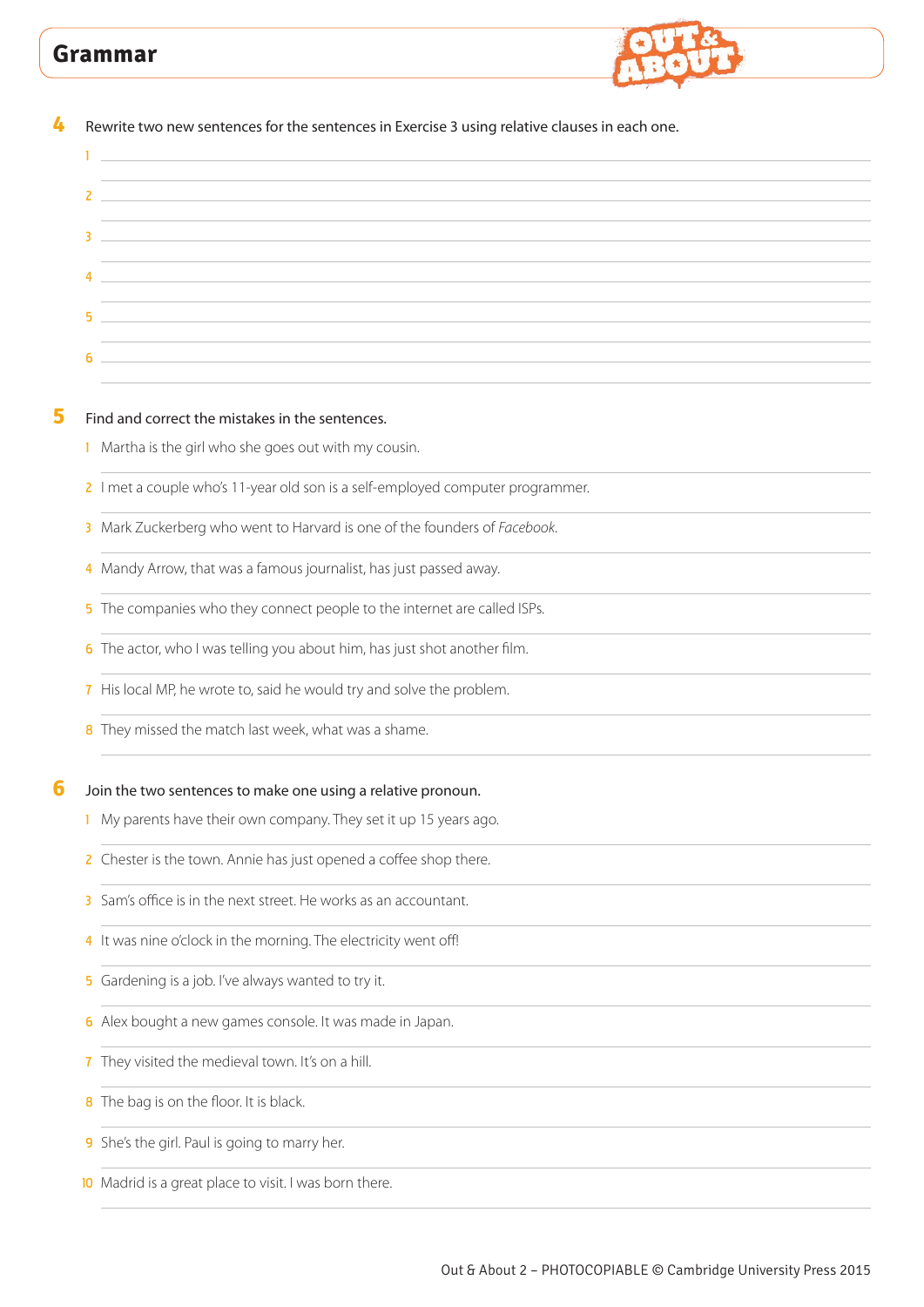

### **7** In which of the sentences in Exercise 6 can you omit the relative pronoun?

### **8** Complete the sentences with *who*, *which* or *that*.

- 1 That boy is the entrepreneur \_\_\_\_\_\_\_\_\_\_\_ set up his own company when he was nine.
- 2 Here are your glasses \_\_\_\_\_\_\_\_\_\_ you couldn't find earlier.
- 3 A market researcher is someone finds out what customers want.
- 4 That was the worst football match I have ever been to!
- 5 The only colour \_\_\_\_\_\_\_\_\_\_\_ she doesn't like is yellow.
- 6 This is the song I was telling you about.
- **7** Market share is the percentage belongs to a company.
- 8 Anybody \_\_\_\_\_\_\_\_ wants to act in the school play must sign up before Tuesday.
- 9 My brother is the one \_\_\_\_\_\_\_\_\_ told me the secret.
- 10 The town I live in is the best in the world!

### **9** Use the verbs in the box to write definitions for the things below.

### **bake • be born • buy • carry • find out • teach • write**

- 1 a baker
- 2 A tablet
- 3 a teacher
- 4 a pen
- **5** a birthday
- **6** the stock market
- 7 market researcher

### **10** Choose correct option.

- 1 I missed the last episode on Sunday what / which was really annoying.
- 2 My mum has bought some lovely food, some of which / that we're going to eat tonight!
- 3 Everyone went to the game except for Robbie, who / which wasn't well.
- 4 I met my boyfriend last summer, who / when he was working in the restaurant.
- 5 Alice, whose / who's teachers told her to work harder, passed all of her exams.
- 6 Jo, who / that is only seven years old, is a fantastic painter.
- 7 My sister started writing novels at university, where / which she won several literary prizes.
- 8 He has six brothers and sisters, the youngest of who / whom is just two years old.

#### **11** Write a simple sentence about the following topics.

- 1 Your grandma
- 2 Your town
- 3 Your birthday
- 4 Your last summer holiday
- 5 Your plans for the future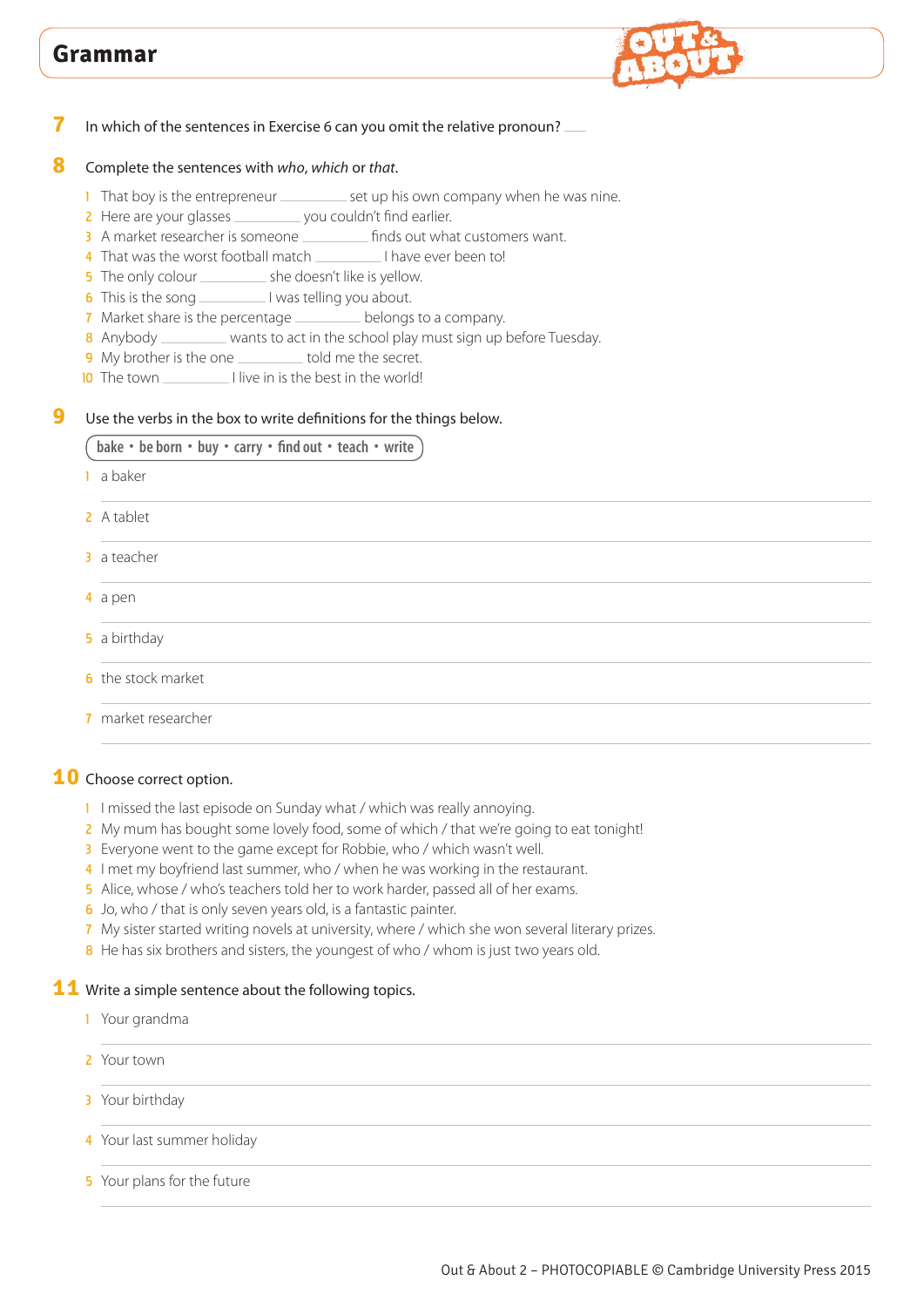

Now add one more piece of information in a relative clause to your sentence and write the whole new sentence in full.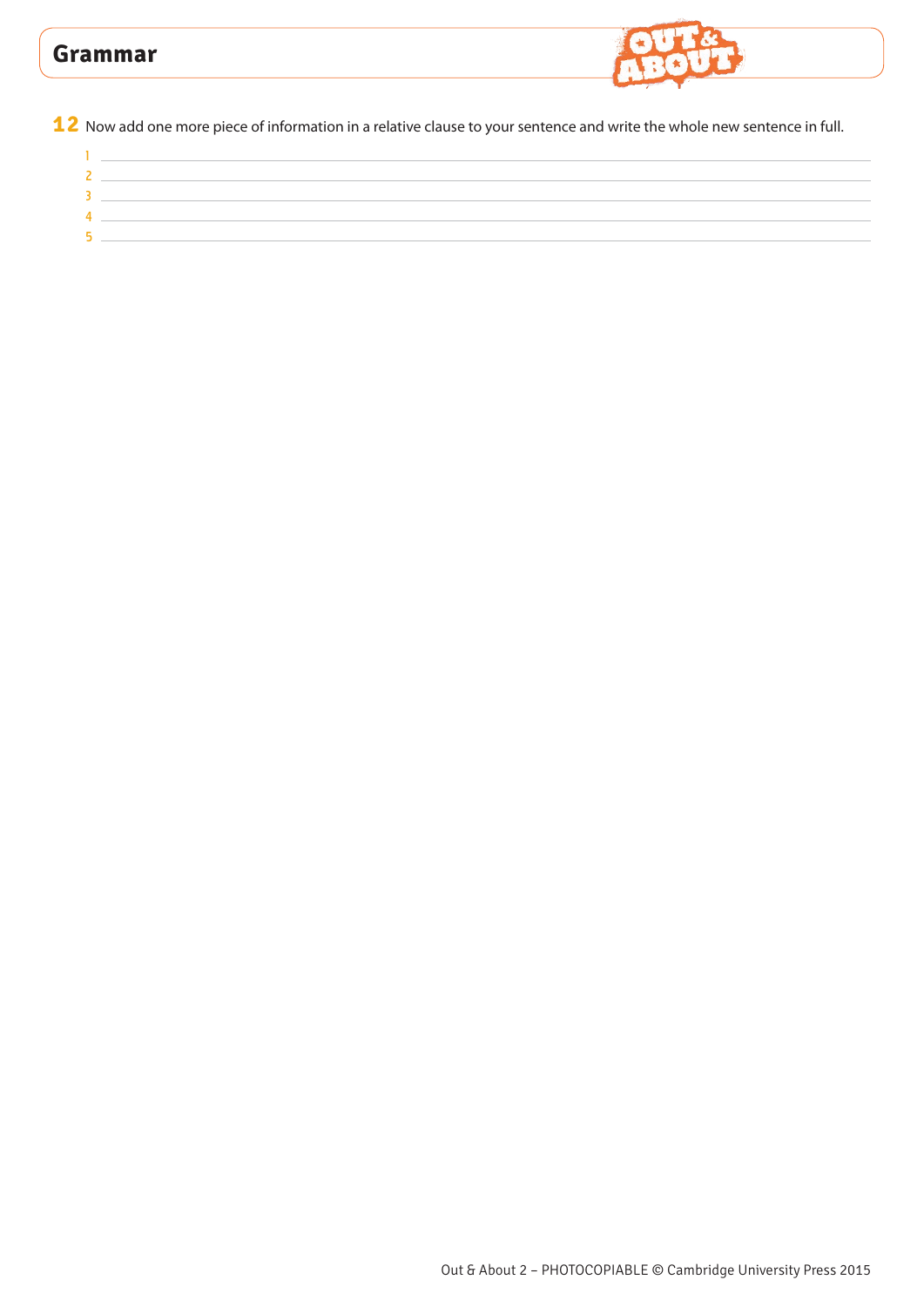# The passive

#### **1** Choose the correct option.

- 1 Who *invented* / *was invented* the telephone?
- 2 An Australian police raid *reported* / *was reported* finding stolen jewels in a famous actor's home.
- 3 The criminals *caught* / *were caught* by the police.
- 4 He *hasn't* / *wasn't* invited to the party.
- 5 200kg of ivory *seized* / *was seized* in a haul in Gabon last Monday.
- 6 The use of cars *has restricted* / *has been restricted* in the city centre for the next two weeks.
- 7 Owing to high levels of pollution, the city *has shut down* / *has been shut down* for the next three days.
- 8 How many tickets *have sold / have been sold* for the concert so far?
- 9 The new comedian *will be performing* / *will be performed* at 8 o'clock this evening.
- 10 He *didn't switch off* / *wasn't switched off* his phone at the theatre and it rang during the play.

#### **2** Rewrite the sentences using the passive.

- 1 We don't allow mobile phones in the theatre.
- 2 A ten year old boy will sing the first song at the concert tonight.
- 3 Who wrote that play?
- 4 You must show your ticket at the door.
- 5 Please don't make too much noise or we will ask you to leave the room.
- **6** They created that comedy show in the USA.
- **7** They will broadcast the Edinburgh festival online this year.
- 8 They should have awarded her an Oscar for her performance in that film.
- 9 Will they postpone the concert?
- 10 Quentin Tarantino is going to direct a new film.
- 

### **3** Complete newspaper reports with an appropriate passive form of the verbs in brackets.

## 1

An unknown twenty-two year old man \_\_\_\_\_\_\_\_\_\_\_\_(find) unconscious last night in an abandoned farmhouse. Police (search) the area looking for more clues. If anyone has any information on this case, please call the police hotline.

#### $\overline{a}$

Levels of pollution in Beijing are 15 times higher than they should be. This has caused the government to take drastic measures. Factories and building sites (force) to close, cars (order) off the roads and children  $\equiv$ (tell) not to go to school.

#### 3

War and Peace, which (write) by Leo Tolstoy, (read) in Russia over a four-day period. More than 1,300 people in over 30 cities will be taking part in this marathon public reading, where one volume (read) each day.

The readers (choose) from across Russia and include schoolchildren, actors, professors, politicians and even a cosmonaut. The readings (stream) on state television so everyone can listen in.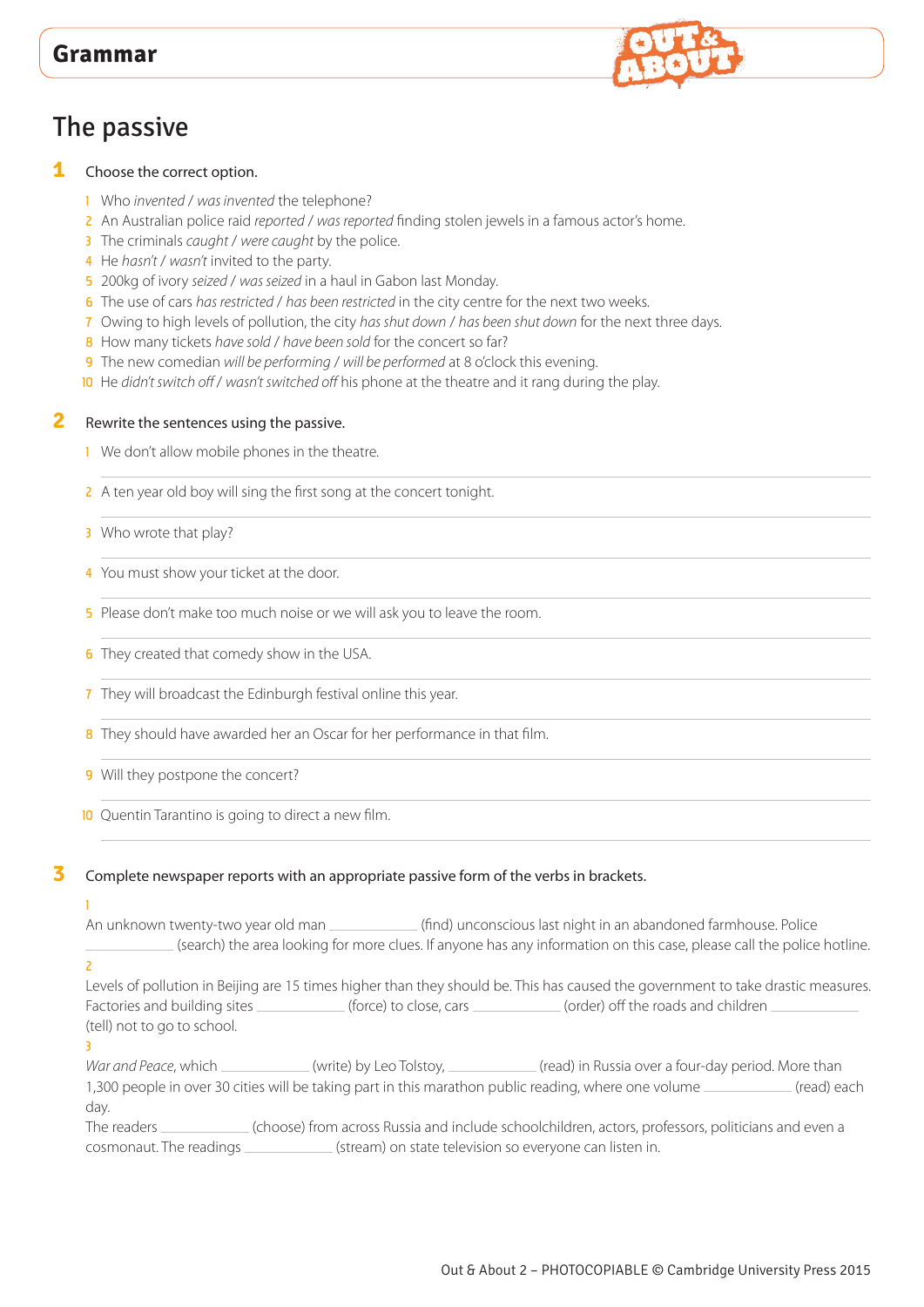

#### **4** Write ten sentences about this ballet using the facts below. Use the passive and the correct from of the verbs given.

Name of novel and author: *Don Quijote,* Miguel de Cervantes First published: 1605 Name of ballet: Marius Petipa's *Don Quijote*, based on an episode from the novel *Don Quijote* Performers: The Royal Ballet Producer: Carlos Acosta Original music: Ludwig Minkus Costume designer: Tim Hatley Orchestra: Martin Yates Lighting design: Hugh Vanstone Reviews from public: exceptionally good 1 (write)

| (write) _______________ |
|-------------------------|
|                         |
| $3$ (base on)           |
|                         |
|                         |
|                         |
|                         |
|                         |
| $9$ (design) $-$        |
| $10$ (be) $\_\_$        |
|                         |

#### **5** Complete the sentences using the correct passive form of the verbs in brackets.

- 1 Do you think actors should \_\_\_\_\_\_\_\_\_\_\_\_\_(pay) so much money?
- 2 I've just heard on the news that the concert (cancel).
- 3 The first show \_\_\_\_\_\_\_\_\_\_\_\_(broadcast) in 1975!
- 4 Hundreds of films \_\_\_\_\_\_\_\_\_\_\_\_\_ (release) by Hollywood every year.
- 5 The festival \_\_\_\_\_\_\_\_\_\_\_\_\_\_(open) by the prime minister next week!
- 6 The Olympics \_\_\_\_\_\_\_\_\_\_\_(not hold) for another four years.
- 7 The £10,000 lottery prize \_\_\_\_\_\_\_\_\_\_\_\_\_ (win) by a teenager from Liverpool.
- 8 You (not ask) for your ID at the door, so don't worry.
- 9 How many people \_\_\_\_\_\_\_\_\_\_\_\_\_(audition) for that role?
- 10 I think the all boy group should (choose) for the final.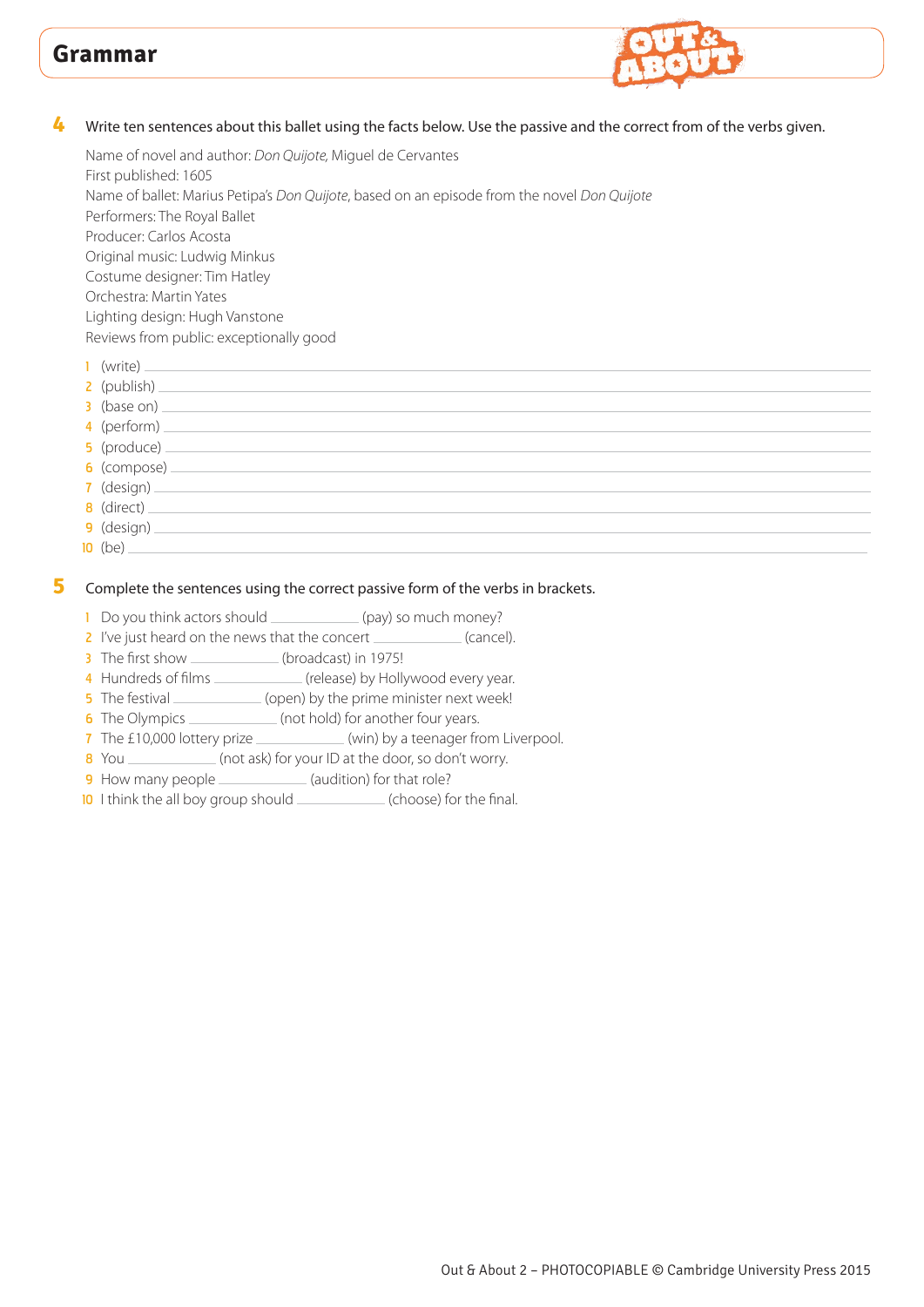

**6** Rewrite the sentences so they have a similar meaning, using another passive.

- 1 New books were bought for the library.
- 2 The actors were given the wrong script.
- 3 You will be offered a new role.
- 4 The parcel won't be delivered to Julia today.
- 5 They will be taught the dance steps in the morning.

**6** That house was built for my grandparents.

- 7 They should have been promised a new part in the play.
- 8 The money to go to the festival will be lent to me by my sister.
- 9 The organisers were told about the plans on Friday.
- **10** They gave Jennifer a warm welcome.

#### **7** Complete the text with the correct causative form of the verbs in brackets.

The *Teatro de la Comedia* in Madrid closed its doors to the public on 30 March 2002, and has just reopened after 13 years of refurbishment. Here are some of the things that they had done.

They  $1$  the theatre (excavate) and then they  $2$  a large cistern  $\Box$  (install) as part of the fire extinguishing system.

They  $3$  the stage  $\frac{1}{100}$  (raise) to fit the machinery comfortably underneath.

They  $4$  the ceiling and the banisters on the staircases  $\frac{1}{1}$  (restore).

They  $\frac{1}{2}$  the railings in the theatre boxes (fix).

They <sup>6</sup> the whole building (extend) in order to fit in a new rehearsal room.

They  $7$  the walls (paint) white.

They 8 the stage in front of the curtain (make) bigger.

They  $9$  the floor (redo).

And then they opened their doors again in October 2015 with an outstanding performance of *El Alcalde de Zalamea* by Pedro Calderón de la Barca.